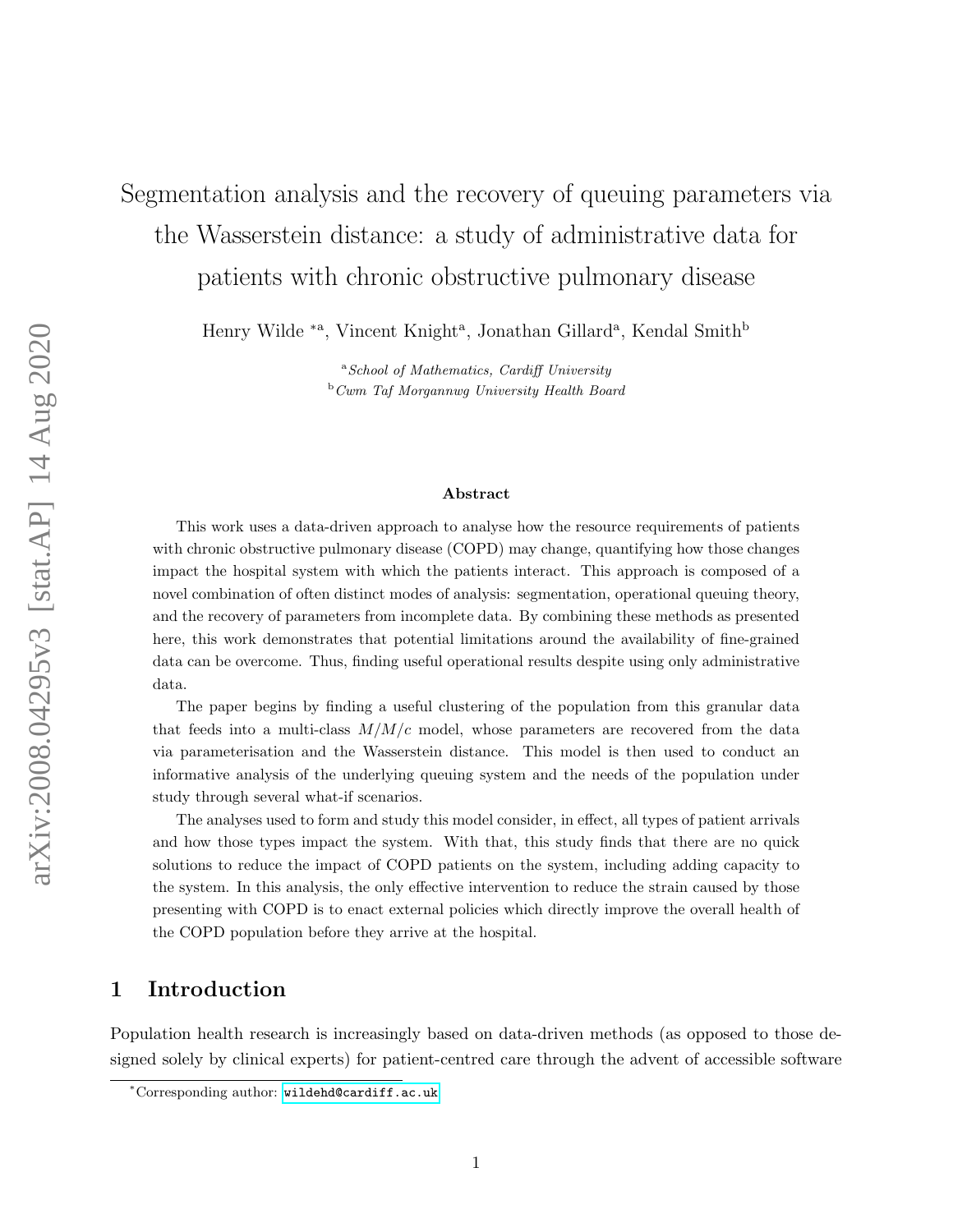and a relative abundance of electronic data. However, many such methods rely heavily on detailed data about both the healthcare system and its population which may limit research where sophisticated data pipelines are not yet in place.

This work demonstrates a method of overcoming this, using routinely gathered, administrative hospital data to build a clustering that feeds into a multi-class queuing model, allowing for better understanding of the healthcare population and the system with which they interact. Specifically, this work examines records of patient spells from the National Health Service (NHS) Wales Cwm Taf Morgannwg University Health Board (UHB) presenting chronic obstructive pulmonary disease (COPD). COPD is a condition of particular interest to population health research, and to Cwm Taf Morgannwg UHB, as it is known to often present as a comorbidity in patients [\[15\]](#page-20-0), increasing the complexity of treatments among those with the condition. Moreover, an internal report by NHS Wales found the Cwm Taf Morgannwg UHB had the highest prevalence of the condition across all the Welsh health boards.

This work draws upon several overlapping sources within mathematical research, and this work contributes to the literature in three ways: to theoretical queuing research by the estimation of missing queuing parameters with the Wasserstein distance; to operational healthcare research through the weaving together of the combination of methods used in this work despite data constraints; and to public health research by adding to the growing body of mathematical and operational work around a condition that is vital to understand operationally, socially and medically.

The remainder of the paper is structured as follows: Section [1](#page-0-0) provides a literature review, and an overview of the dataset and its clustering; Section [2](#page-9-0) describes the queuing model used and the estimation of its parameters; Section [3](#page-12-0) presents several what-if scenarios with insight provided by the model parameterisation and the clustering; Section [4](#page-16-0) concludes the paper. Although the data is confidential and may not be published, a synthetic analogue has been archived [\[43\]](#page-22-0) along with all the source code used in this paper [\[40\]](#page-22-1).

### 1.1 Literature review

Given the subject matter of this work, the relevant literature spans much of operational research in healthcare, and the focus of this review is on the critical topics of segmentation analysis, queuing models applied to hospital systems, and the handling of missing or incomplete data for such queues.

#### 1.1.1 Segmentation analysis

Segmentation analysis allows for the targeted analysis of otherwise heterogeneous datasets and encompasses several techniques from operational research, statistics and machine learning. One of the most desirable qualities of this kind of analysis is the ability to glean and communicate simplified summaries of patient needs to stakeholders within a healthcare system [\[38,](#page-22-2) [49\]](#page-23-0). For instance, clinical profiling often forms part of the broader analysis where each segment is summarised in a phrase or infographic [\[39,](#page-22-3) [47\]](#page-23-1).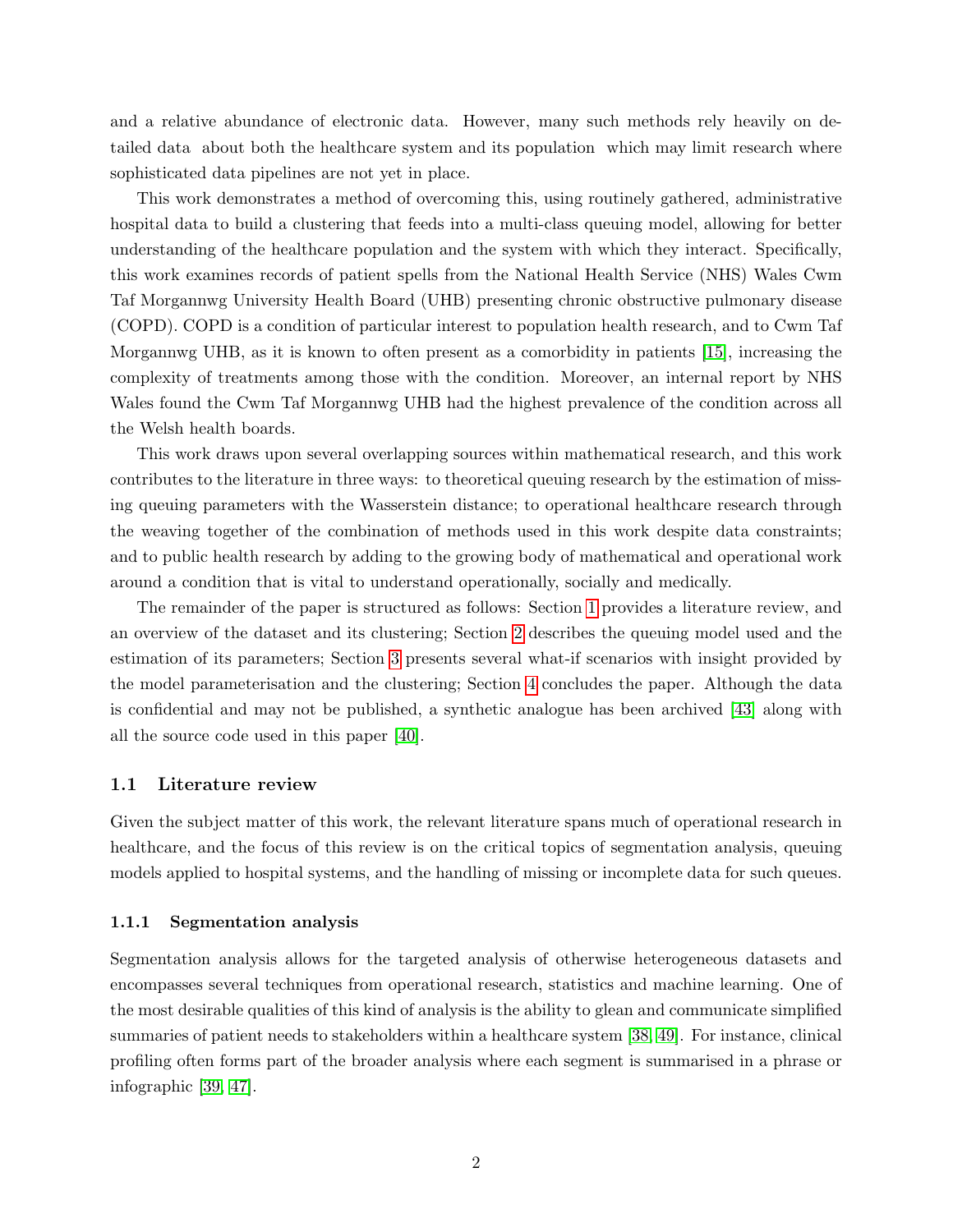The review for this work identified three commonplace groups of patient characteristics used to segment a patient population: system utilisation metrics; clinical attributes; and the pathway. The last is not used to segment the patients directly, instead of grouping their movements through a healthcare system, typically via process mining. [\[1\]](#page-19-0) and [\[6\]](#page-20-1) demonstrate how this technique can be used to improve the efficiency of a hospital system as opposed to tackling the more relevant issue of patient-centred care. The remaining characteristics can be segmented in a variety of ways, but recent works tend to favour unsupervised methods typically latent class analysis (LCA) or clustering [\[46\]](#page-23-2).

LCA is a statistical, model-based method used to identify groups (called latent classes) in data by relating its observations to some unobserved (latent), categorical attribute. This attribute has multiple possible categories, each corresponding to a latent class. The discovered relations enable the observations to be separated into latent classes according to their maximum likelihood class membership [\[13,](#page-20-2) [22\]](#page-21-0). This method has proved useful in the study of comorbidity patterns as in [\[20,](#page-21-1) [21\]](#page-21-2) where combinations of demographic and clinical attributes are related to various subgroups of chronic diseases.

Similarly to LCA, clustering identifies groups (clusters) in data to produce labels for its instances. However, clustering includes a wide variety of methods where the common theme is to maximise homogeneity within, and heterogeneity between, each cluster [\[10\]](#page-20-3). The k-means paradigm is the most popular form of clustering in literature. The method iteratively partitions numerical data into  $k \in \mathbb{N}$  distinct parts where k is fixed a priori. This method has proved popular as it is easily scalable, and its implementations are concise [\[26,](#page-21-3) [45\]](#page-23-3). In addition to k-means, hierarchical clustering methods can be useful if a suitable number of parts cannot be found initially [\[39\]](#page-22-3). However, supervised hierarchical segmentation methods such as classification and regression trees (as in [\[14\]](#page-20-4)) have been used where an existing, well-defined, label is of particular significance.

#### 1.1.2 Queuing models

Since the seminal works by Erlang [\[8,](#page-20-5) [9\]](#page-20-6) established the core concepts of queuing theory, the application of queues and queuing networks to real services has become abundant, including the healthcare service. By applying these models to healthcare settings, many aspects of the underlying system can be studied. A common area of study in healthcare settings is of service capacity. [\[23\]](#page-21-4) is an early example of such work where acute bed capacity was determined using hospital occupancy data. Meanwhile, more modern works such as [\[28,](#page-21-5) [29\]](#page-21-6) consider more extensive sources of data to build their queuing models. Moreover, the output of a model is catered more towards being actionable — as is the prerogative of operational research. For instance, [\[29\]](#page-21-6) devises new categorisations for both hospital beds and arrivals that are informed by the queuing model. A further example is [\[18\]](#page-20-7) where queuing models are used to measure and understand satisfaction among patients and staff.

In addition to these theoretic models, healthcare queuing research has expanded to include computer simulation models. The simulation of queues, or networks thereof, have the benefit of adeptly capturing the stochastic nuances of hospital systems over their theoretic counterparts.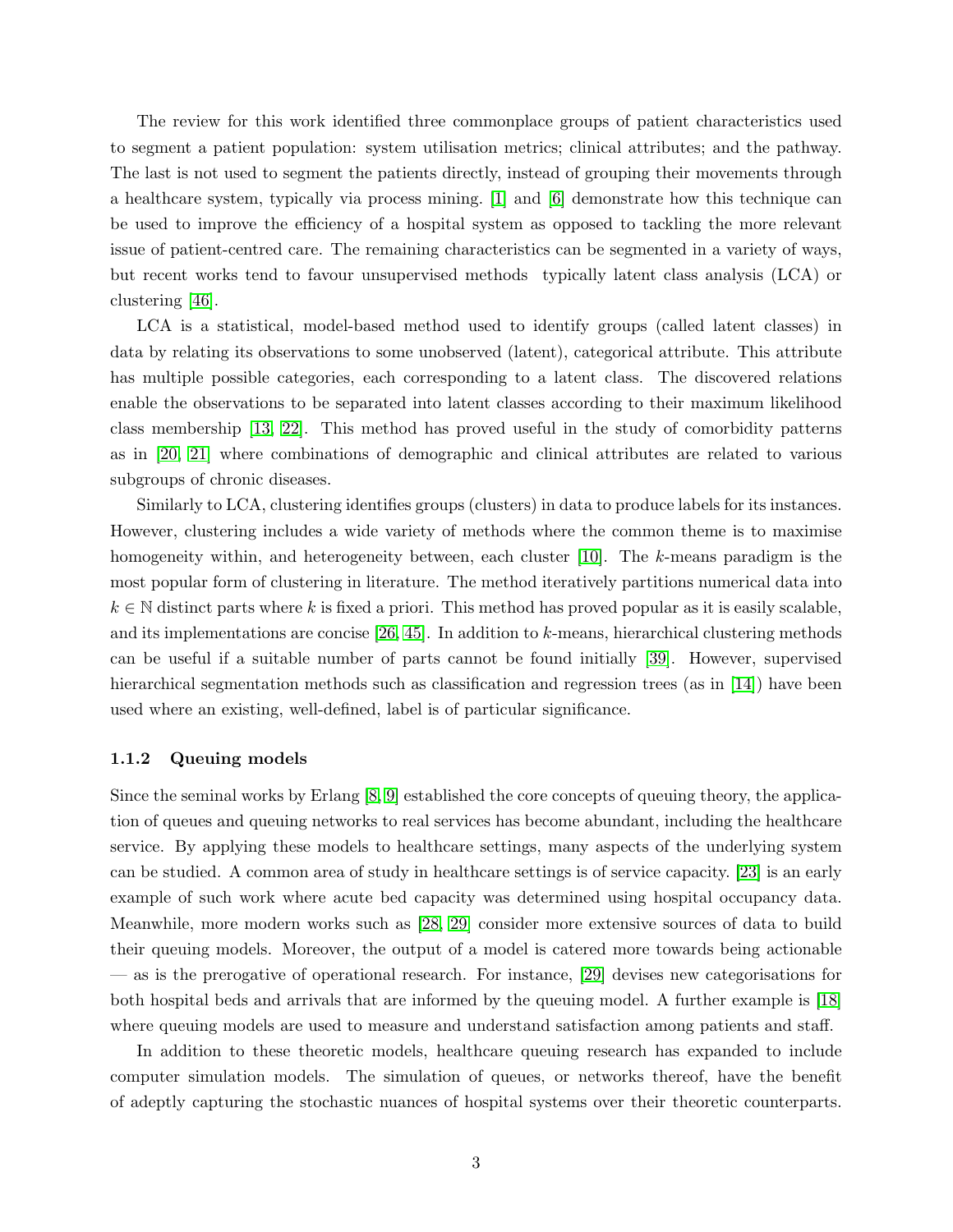Example areas include the construction and simulation of Markov processes via process mining [\[1,](#page-19-0) [31\]](#page-21-7), and patient flow [\[3\]](#page-19-1). Regardless of the advantages of simulation models, a prerequisite is reliable software with which to construct those simulations. A common approach to building simulation models of queues is to use a graphical user interface such as Simul8. These tools have the benefits of being highly visual, making them attractive to organisations looking to implement queuing models without necessary technical expertise, including the NHS. [\[4\]](#page-19-2) discusses the issues around operational research and simulation being taken up in the NHS despite the availability of intuitive software packages like Simul8. However, they do not address a core principle of good simulation work: reproducibility. The ability to reliably reproduce a set of results is of great importance to scientific research but remains an issue in simulation research generally [\[11\]](#page-20-8). When considering issues with reproducibility in scientific computing (simulation included), the source of any concerns is often with the software used [\[17\]](#page-20-9). Using well-developed, open-source software can alleviate issues around reproducibility and reliability as how they are used involve less uncertainty and require more rigour than drag-and-drop software. One example of such a piece of software is Ciw [\[27\]](#page-21-8). Ciw is a discrete event simulation library written in Python that is fully documented and tested. The simulations constructed and studied in Sections [2](#page-9-0) and [3](#page-12-0) utilise this library and aid the overall reproducibility of this work.

### 1.1.3 Handling incomplete queue data

As is discussed in other parts of this section, the data available in this work is not as detailed as in other comparative works. Without access to such data — but intending to gain insight from what is available — it is imperative to bridge the gap left by the incomplete data.

Moreover, it is often the case that in practical situations where suitable data is not (immediately) available, further inquiry in that line of research will stop. Queuing models in healthcare settings appear to be such a case; the line ends at incomplete queue data. [\[2\]](#page-19-3) is a bibliographic work that collates articles on the estimation of queuing system characteristics — including their parameters. Despite its breadth of almost 300 publications from 1955, only two articles have been identified as being applied to healthcare: [\[24,](#page-21-9) [48\]](#page-23-4). Both works are concerned with customers who can re-enter services during their time in the queuing system, which is mainly of value when considering the effect of unpredictable behaviour in intensive care units, for instance. [\[24\]](#page-21-9) seeks to approximate service and re-service densities through a Bayesian approach and by filtering out those customers seeking to be serviced again. On the other hand, [\[48\]](#page-23-4) considers an extension to the  $M/M/c$  queue with direct re-entries. The devised model is then used to determine resource requirements in two healthcare settings.

Aside from healthcare-specific works, the approximation of queue parameters has formed a part of relevant modern queuing research. However, the scope is primarily focused on theoretic approximations rather than by simulation. [\[7,](#page-20-10) [12\]](#page-20-11) are two such recent works that consider an underlying process to estimate a general service time distribution in single server and infinite server queues respectively.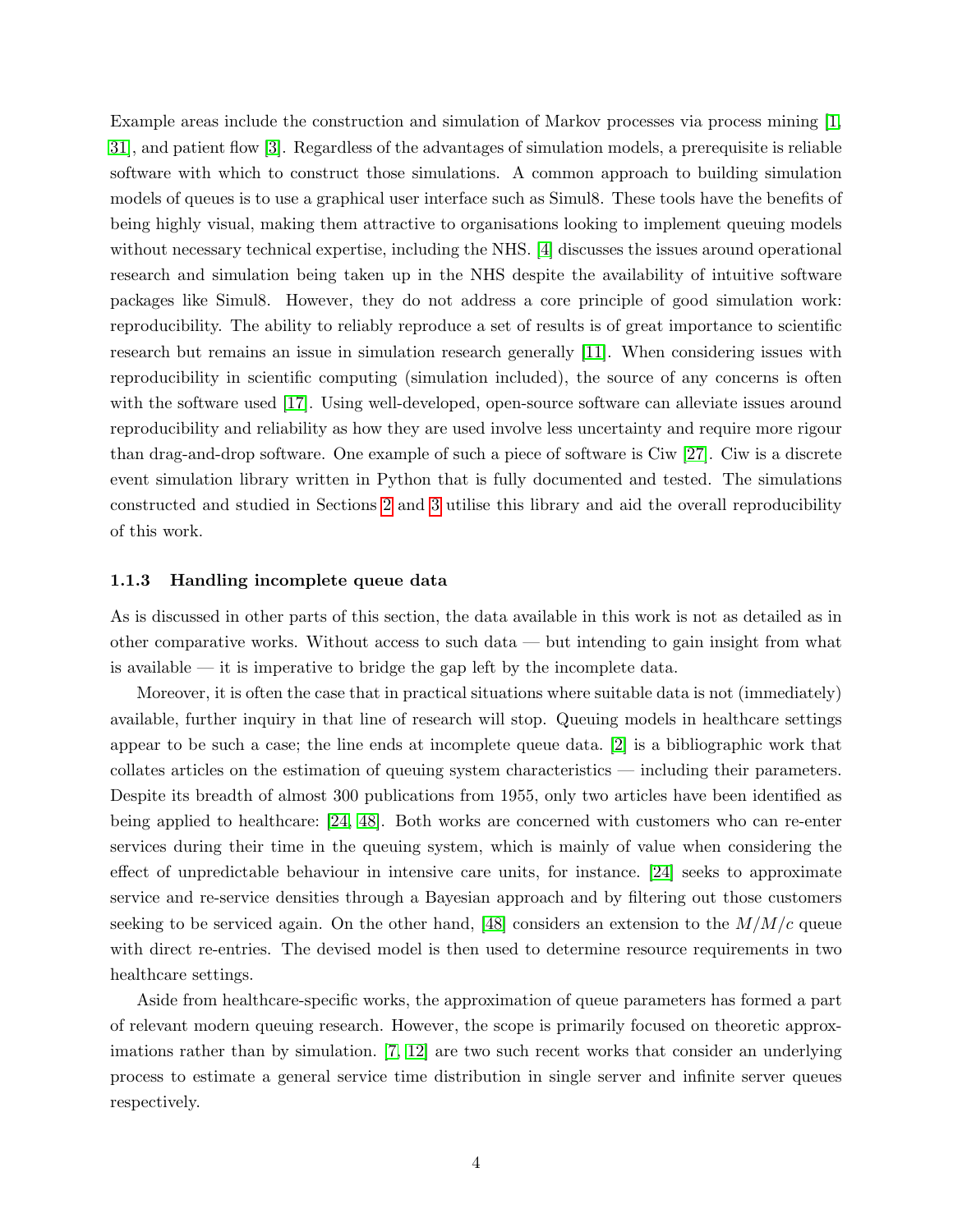### <span id="page-4-0"></span>1.2 Overview of the dataset and its clustering

The Cwm Taf Morgannwg UHB provided the dataset used in this work. The dataset contains an administrative summary of 5,231 patients presenting COPD from February 2011 through March 2019 totalling 10,861 spells. A patient (hospital) spell is defined as the continuous stay of a patient using a hospital bed on premises controlled by a healthcare provider and is made up of one or more patient episodes [\[25\]](#page-21-10). The following attributes describe the spells included in the dataset:

- Personal identifiers and information, i.e. patient and spell ID numbers, and identified gender;
- Admission/discharge dates and approximate times;
- Attributes summarising the clinical path of the spell including admission/discharge methods, and the number of episodes, consultants and wards in the spell;
- International Classification of Diseases (ICD) codes and primary Healthcare Resource Group (HRG) codes from each episode;
- Indicators for any COPD intervention. The value for any given instance in the dataset (i.e. a spell) is one of no intervention, pulmonary rehabilitation (PR), specialist nursing (SN), and both interventions;
- Charlson Comorbidity Index (CCI) contributions from several long term conditions (LTCs) as well as indicators for some other conditions such as sepsis and obesity. CCI is useful in anticipating hospital utilisation as a measure for the burdens associated with comorbidity [\[34\]](#page-22-4);
- Rank under the 2019 Welsh Index of Multiple Deprivation (WIMD), indicating relative deprivation of the postcode area the patient lives in which is known to be linked to COPD prevalence and severity [\[5,](#page-19-4) [33,](#page-22-5) [35\]](#page-22-6).

In addition to the above, the following attributes were engineered for each spell:

- Age and spell cost data were linked to approximately half of the spells in the dataset from another administrative dataset provided by the Cwm Taf Morgannwg UHB;
- The presenting ICD codes were generalised to their categories according to NHS documentation and counts for each category were attached. This reduced the number of values from 1,926 codes to 21 categories;
- A measure of admission frequency was calculated by taking the number of COPD-related admissions in the last twelve months linked to the associated patient ID number.

Although there is a fair amount of information here, it is limited to COPD-related admissions. Therefore, rather than segmenting the patients themselves, the spells will be. The clustering algorithm of choice is a variant of  $k$ -means, called  $k$ -prototypes, allows for the clustering of mixed-type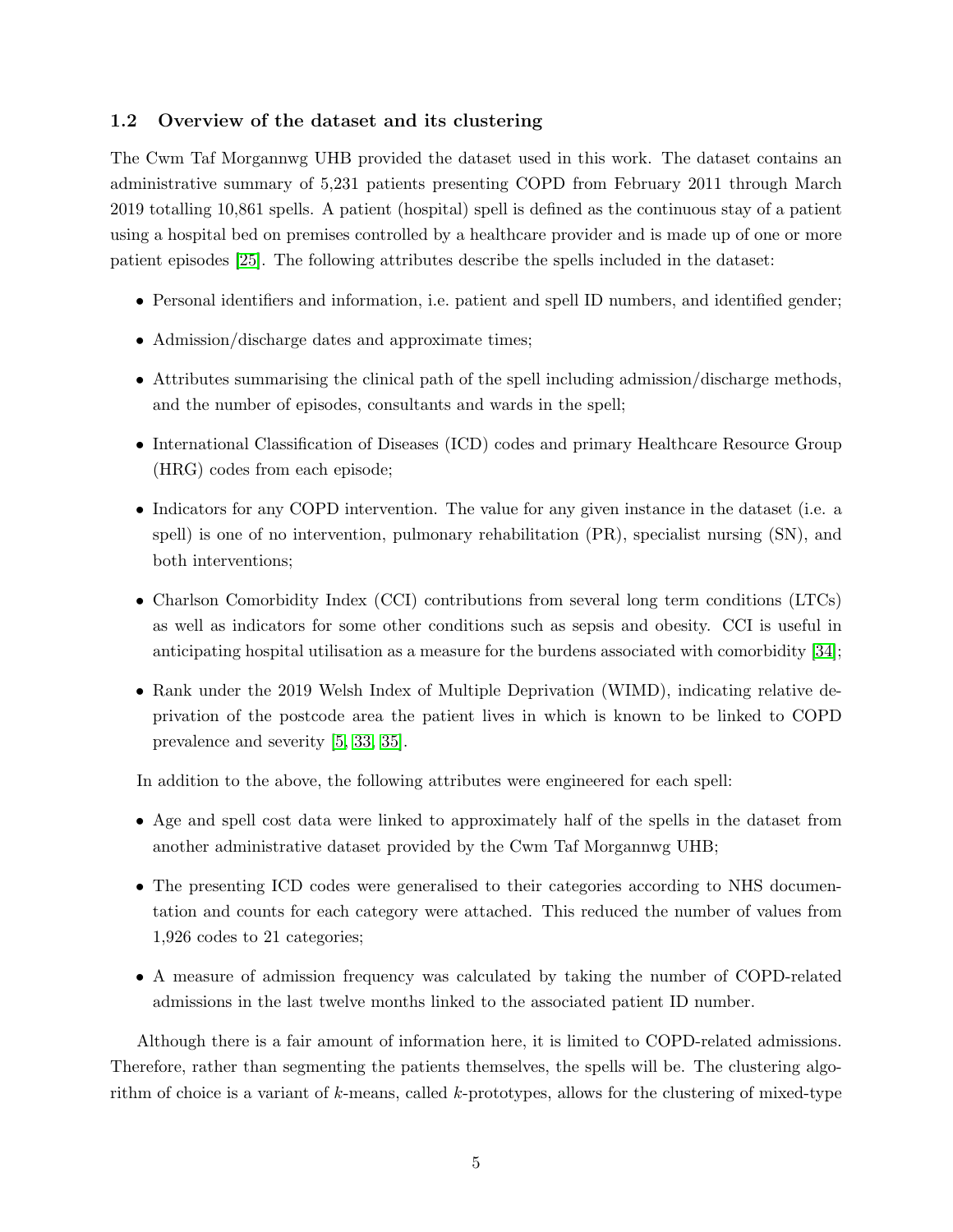data by performing  $k$ - means on the numeric attributes and  $k$ -modes on the categoric. Both  $k$ prototypes and k-modes were presented in [\[16\]](#page-20-12).

The attributes included in the clustering encompass both utilisation metrics and clinical attributes relating to the spell. They comprise the summative clinical path attributes, the CCI contributions and condition indicators, the WIMD rank, length of stay (LOS), COPD intervention status, and the engineered attributes (not including age and costs due to lack of coverage).

To determine the optimal number of clusters, k, the knee point detection algorithm introduced in [\[32\]](#page-22-7) was used with a range of potential values for k from two to 10. This range was chosen based on what may be considered feasibly informative to stakeholders. The knee point detection algorithm can be considered a deterministic version of the widely known 'elbow method' for determining the number of clusters. Applying this algorithm revealed an optimal value for k of four, but both three and five clusters were considered. Both of these cases were eliminated due to a lack of clear separation in the characteristics of the clusters. Additionally, the initialisation method used for  $k$ -prototypes was presented in [\[42\]](#page-22-8) as it was found to give an improvement in the clustering over other initialisation methods.

A summary of the spells is provided in Table [1.](#page-6-0) This table separates each cluster and the overall dataset (referred to as the population). From this table, helpful insights can be gained about the segments identified by the clustering. For instance, the needs of the spells in each cluster can be summarised succinctly:

- Cluster 0 represents those spells with relatively low clinical complexity but high resource requirements. The mean spell cost is almost four times the population average, and the shortest spell is almost two weeks long. Moreover, the median number of COPD-related admissions in the last year is elevated, indicating that patients presenting in this way require more interactions with the system.
- Cluster 1, the second-largest segment, represents the spells with complex clinical profiles despite lower resource requirements. Specifically, the spells in this cluster have the highest median CCI and number of LTCs, and the highest condition prevalence across all clusters but the second-lowest length of stay and spell costs.
- Cluster 2 represents the majority of spells and those where resource requirements and clinical complexities are minimal; these spells have the shortest lengths, and the patients present with fewer diagnoses and a lower median CCI than any other cluster. In addition to this, the spells in Cluster 2 have the highest intervention prevalence. However, they have the lowest condition prevalence across all clusters.
- Cluster 3 represents the smallest section of the population but perhaps the most critical: spells with high complexity and high resource needs. The patients within Cluster 3 are the oldest in the population and are some of the most frequently returning despite having the lowest intervention rates. The lengths of stay vary between seven and 32 weeks, and the mean spell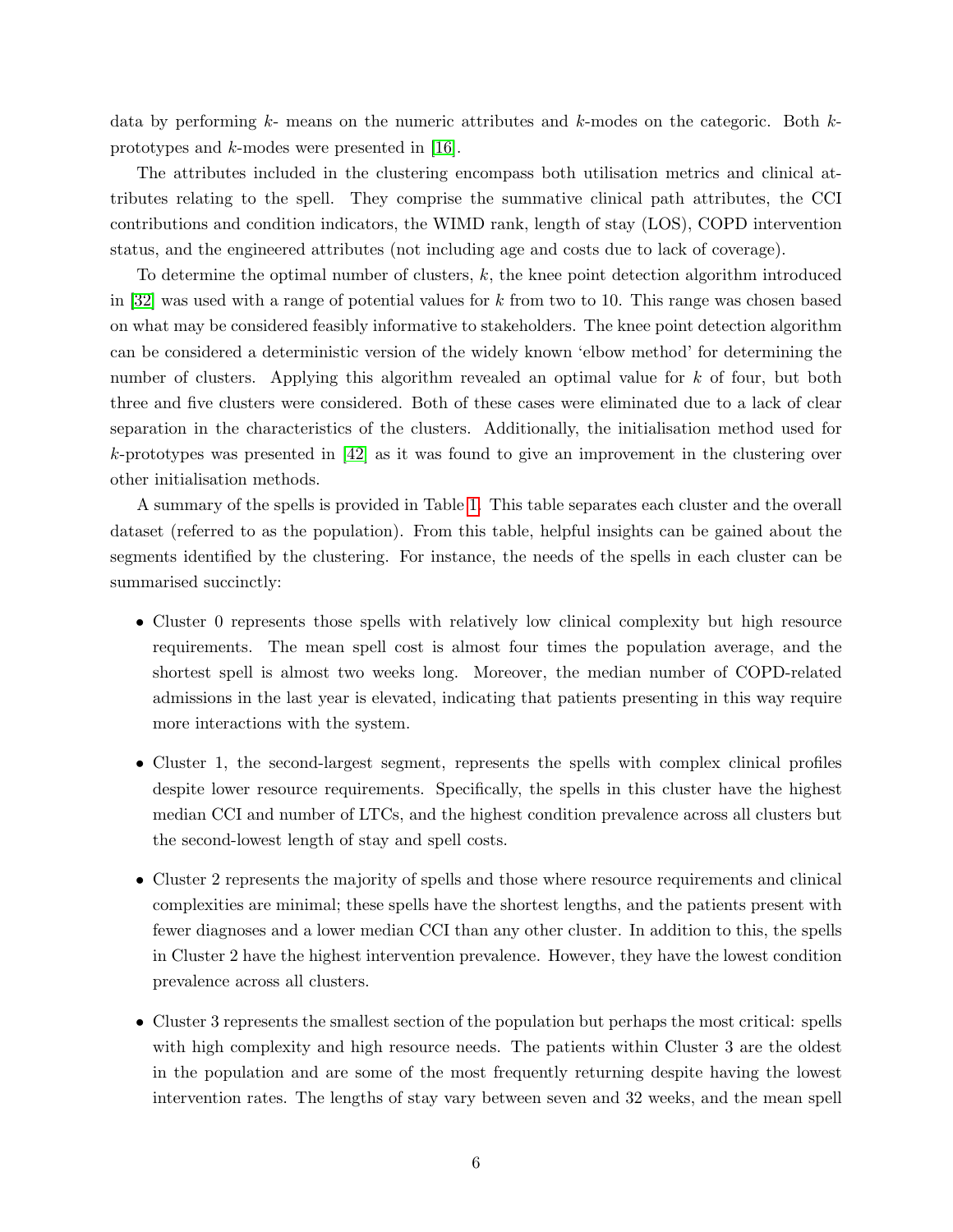<span id="page-6-0"></span>

|                         |                               | Cluster        |         |                |          | Population |
|-------------------------|-------------------------------|----------------|---------|----------------|----------|------------|
|                         |                               | $\overline{0}$ | 1       | $\overline{2}$ | 3        |            |
| Characteristics         | Percentage of spells          | 9.91           | 19.27   | 69.39          | 1.44     | 100.00     |
|                         | Mean spell cost,              | $8051.23\,$    | 2309.63 | 1508.41        | 17888.43 | 2265.40    |
|                         | Percentage of recorded costs  | 29.01          | 19.38   | 48.20          | 3.40     | 100.00     |
|                         | Median age                    | 77.00          | 77.00   | 71.00          | 82.00    | 73.00      |
|                         | Minimum LOS                   | 12.82          | $-0.00$ | $-0.02$        | 48.82    | $-0.02$    |
|                         | Mean LOS                      | 25.30          | 6.46    | 4.11           | 75.36    | 7.68       |
|                         | Maximum LOS                   | 51.36          | 30.86   | 16.94          | 224.93   | 224.93     |
|                         | Median COPD adm. in last year | 2.00           | 1.00    | 1.00           | 2.00     | 1.00       |
|                         | Median no. of LTCs            | 2.00           | 3.00    | 1.00           | 3.00     | 1.00       |
|                         | Median no. of ICDs            | 9.00           | 8.00    | 5.00           | 11.00    | 6.00       |
|                         | Median CCI                    | 9.00           | 20.00   | 4.00           | 18.00    | 4.00       |
| Intervention prevalence | None, %                       | 80.20          | 83.42   | 65.76          | 89.74    | 70.94      |
|                         | PR, %                         | 15.80          | 13.43   | 27.97          | 8.97     | 23.69      |
|                         | SN, %                         | 3.81           | 2.87    | 4.63           | 1.28     | 4.16       |
|                         | Both, %                       | 0.19           | 0.29    | 1.63           | 0.00     | 1.21       |
| LTC prevalence          | Pulmonary disease, %          | 100.00         | 100.00  | 100.00         | 100.00   | 100.00     |
|                         | Diabetes, %                   | 19.05          | 28.14   | 14.84          | 25.00    | 17.96      |
|                         | AMI, %                        | 13.85          | 22.93   | 8.76           | 16.03    | 12.10      |
|                         | CHF, %                        | 12.45          | 53.85   | 0.00           | 26.28    | 11.99      |
|                         | Renal disease, %              | 7.53           | 19.54   | 1.92           | 17.95    | 6.10       |
|                         | Cancer, %                     | 7.62           | 12.23   | 2.93           | 10.90    | 5.30       |
|                         | Dementia, %                   | 6.88           | 21.26   | 0.00           | 26.92    | 5.17       |
|                         | CVA, %                        | 8.64           | 13.33   | 0.70           | 19.87    | 4.20       |
|                         | PVD, %                        | 4.37           | 7.69    | 2.27           | 5.77     | 3.57       |
|                         | CTD, %                        | 5.11           | 4.25    | 3.11           | 4.49     | 3.54       |
|                         | Obesity, %                    | 2.51           | 3.01    | 1.49           | 7.69     | 1.97       |
|                         | Metastatic cancer, %          | 1.58           | 4.49    | 0.00           | 0.64     | 1.03       |
|                         | Paraplegia, %                 | 1.30           | 3.73    | 0.24           | 0.64     | 1.02       |
|                         | Diabetic compl., %            | 0.19           | 0.86    | 0.48           | 1.92     | 0.54       |
|                         | Peptic ulcer, %               | 1.58           | 0.81    | 0.23           | 1.28     | 0.49       |
|                         | Sepsis, %                     | 1.77           | 0.91    | 0.15           | 1.92     | 0.48       |
|                         | Liver disease, %              | $0.28\,$       | 0.48    | 0.23           | 0.00     | 0.28       |
|                         | C. diff, $%$                  | 0.74           | 0.10    | 0.01           | 0.64     | 0.11       |
|                         | Severe liver disease, %       | 0.19           | 0.43    | 0.00           | 0.00     | 0.10       |
|                         | MRSA, %                       | 0.28           | 0.05    | 0.03           | 1.28     | 0.07       |
|                         | HIV, %                        | 0.00           | 0.00    | 0.03           | 0.00     | 0.02       |

Table 1: A summary of clinical and condition-specific characteristics for each cluster and the population. A negative length of stay indicates that the patient died prior to arriving at the hospital.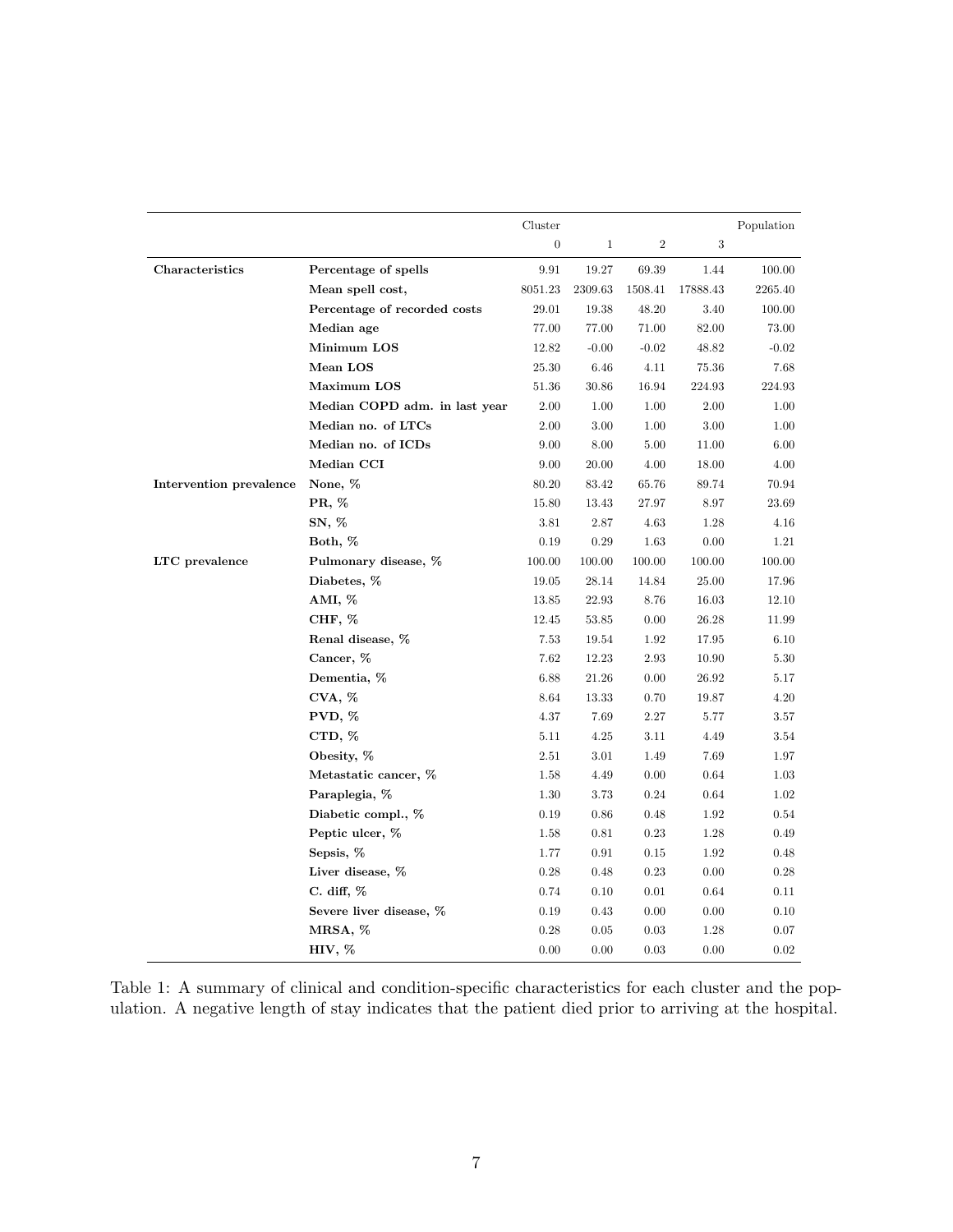<span id="page-7-0"></span>

Figure 1: Histograms for length of stay by [\(a\)](#page-7-0) cluster and [\(b\)](#page-7-0) intervention.

<span id="page-7-1"></span>

Figure 2: Histograms for spell cost by [\(a\)](#page-7-1) cluster and [\(b\)](#page-7-1) intervention.

cost is almost eight times the population average. This cluster also has the second-highest median CCI, and the highest median number of concurrent diagnoses.

The attributes listed in Table [1](#page-6-0) can be studied beyond summaries such as these, however. Figures [1](#page-7-0) through [5](#page-9-1) show the distributions for some clinical characteristics for each cluster. Each of these figures also shows the distribution of the same attributes when splitting the population by intervention. While this classical approach — of splitting a population based on a condition or treatment — can provide some insight into how the different interventions are used, it has been included to highlight the value added by segmenting the population via data without such a prescriptive framework.

Figure [1](#page-7-0) shows the length of stay distributions as histograms. Figure [1a](#page-7-0) demonstrates the different bed resource requirements well for each cluster — better than Table [1](#page-6-0) might — in that the difference between the clusters is not just a matter of varying means and ranges, but entirely different shapes to their respective distributions. Indeed, they are all positively skewed, but there is no real consistency beyond that. When comparing this to Figure [1b,](#page-7-0) there is undoubtedly some variety, but the overall shapes of the distributions are generally similar. The exception is the spells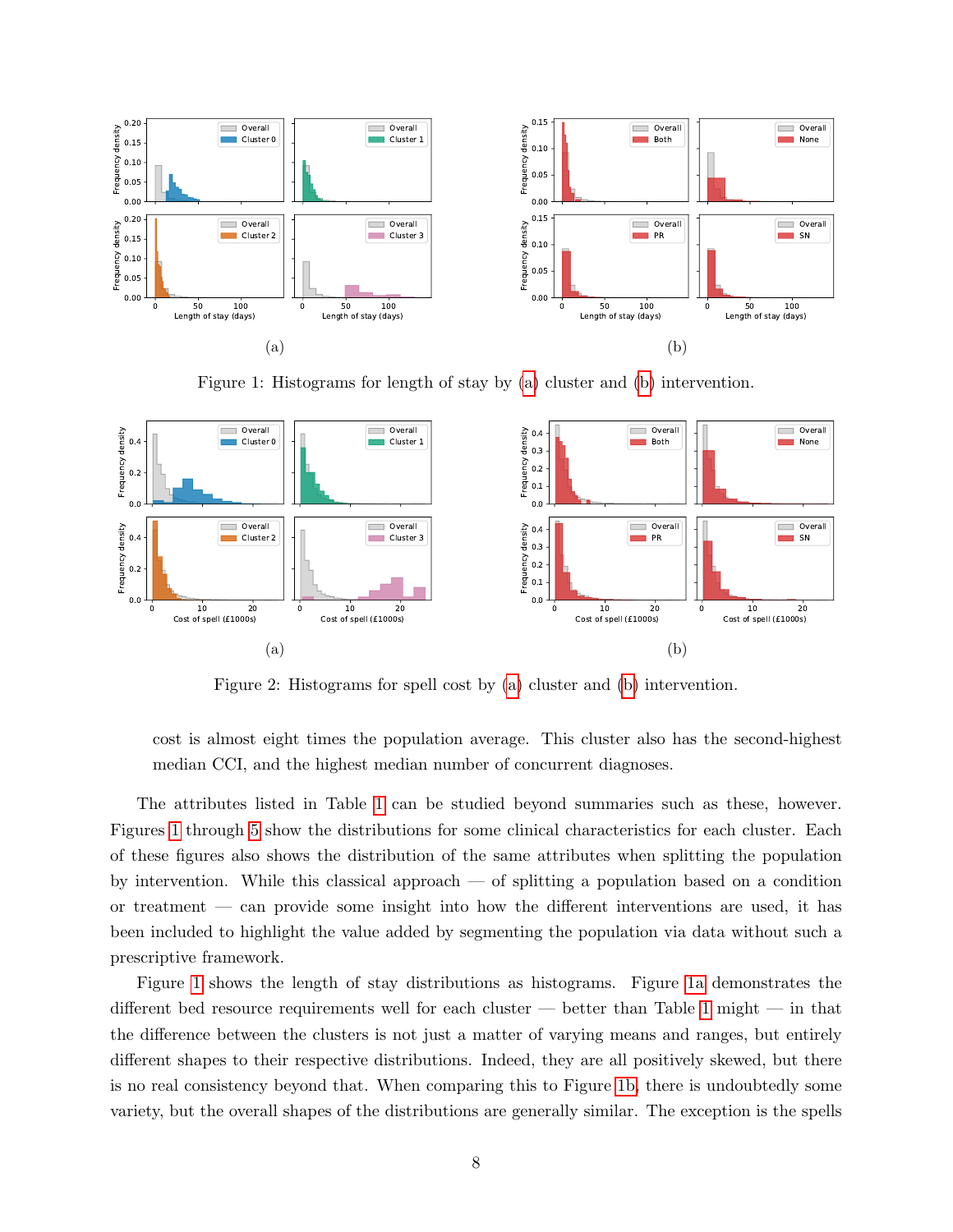<span id="page-8-0"></span>

Figure 3: Histograms for CCI by [\(a\)](#page-8-0) cluster and [\(b\)](#page-8-0) intervention.

<span id="page-8-1"></span>

Figure 4: Proportions of the number of concurrent LTCs in a spell by [\(a\)](#page-8-1) cluster and [\(b\)](#page-8-1) intervention.

with no COPD intervention where binning could not improve the visualisation due to the widespread distribution of their lengths of stay.

The same conclusions can be drawn about spell costs from Figure [2;](#page-7-1) there are distinct patterns between the clusters in terms of their costs, and they align with the patterns seen in Figure [1.](#page-7-0) Such patterns are expected given that length of stay is a driving force of healthcare costs. Equally, there does not appear to be any immediately discernible difference in the distribution of costs when splitting by intervention.

Similarly to the previous figures, Figure [3](#page-8-0) shows that clustering has revealed distinct patterns in the CCI of the spells within each cluster, whereas splitting by intervention does not. All clusters other than Cluster 2 show clear, heavy tails, and in the cases of Clusters 1 and 3, the body of the data exists far from the origin as indicated in Table [1.](#page-6-0) In contrast, the plots in Figure [3b](#page-8-0) all display similar, highly skewed distributions regardless of intervention.

Figures [4](#page-8-1) and [5](#page-9-1) show the proportions of each grouping presenting levels of concurrent LTCs and ICDs, respectively. By exposing the distribution of these attributes, some notion of the clinical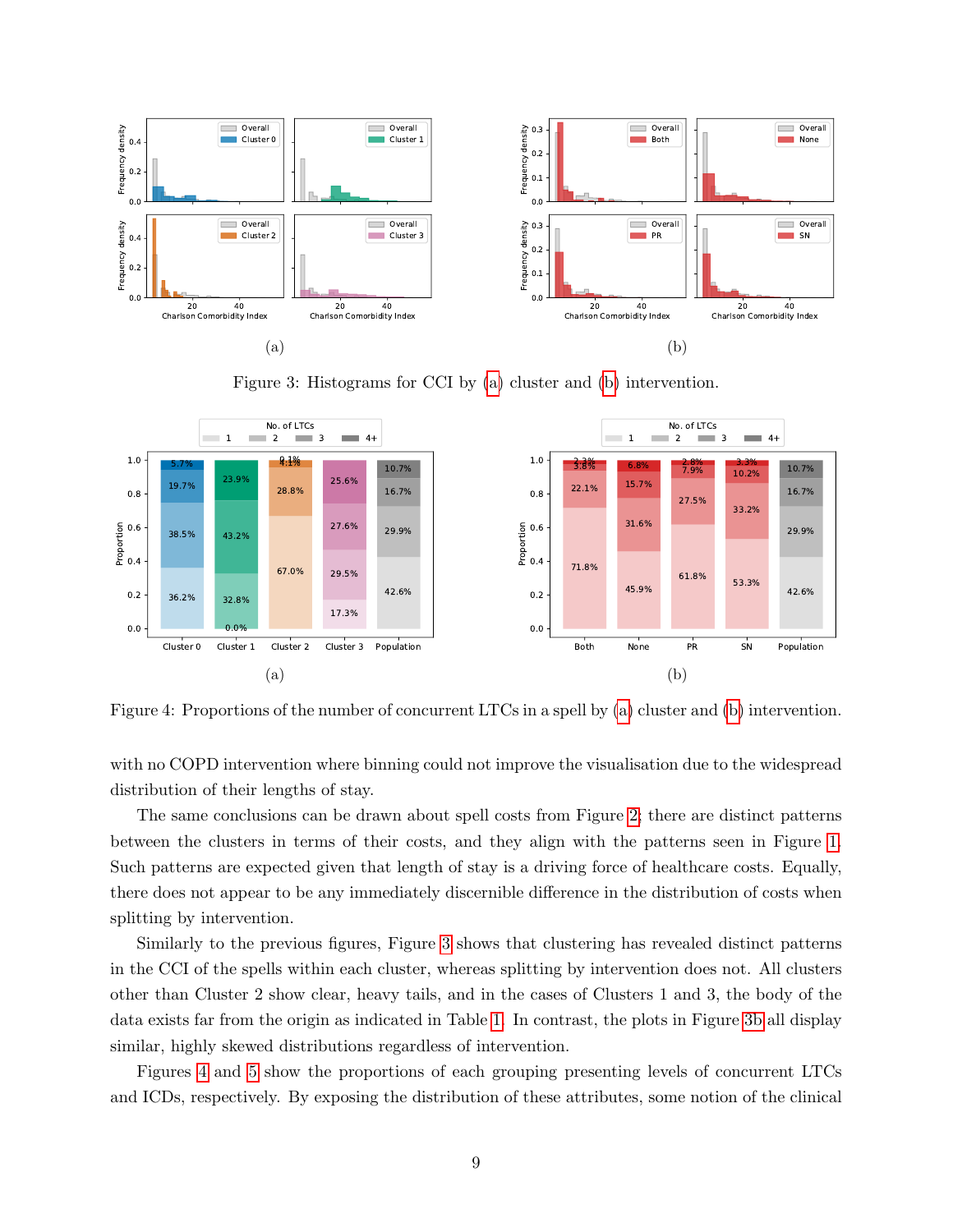<span id="page-9-1"></span>

Figure 5: Proportions of the number of concurrent ICDs in a spell by [\(a\)](#page-9-1) cluster and [\(b\)](#page-9-1) intervention.

complexity for each cluster can be captured better than with Table [1](#page-6-0) alone. In Figure [4a,](#page-8-1) for instance, there are distinct LTC count profiles among the clusters: Cluster 0 is typical of the population; Cluster 1 shows that no patient presented COPD solely as an LTC in their spells, and more than half presented at least three; Cluster 2 is similar in form to the population but is severely biased towards patients presenting COPD as the only LTC; Cluster 3 is the most uniformly spread among the four bins despite the increased length of stay and CCI suggesting a diverse array of patients in terms of their long term medical needs.

Figure [5a](#page-9-1) largely mirrors these cluster profiles with the number of concurrent ICDs. Some points of interest, however, are that Cluster 1 has a relatively low-leaning distribution of ICDs that does not marry up with the high rates of LTCs, and that the vast majority of spells in Cluster 3 present with at least nine ICDs suggesting a likely wide range of conditions and comorbidities beyond the LTCs used to calculate CCI.

However, little can be drawn from the intervention counterparts to these figures (i.e. Figures [4b](#page-8-1) and [5b\)](#page-9-1), regarding the corresponding spells. One thing of note is that patients receiving both interventions for their COPD (or either, in fact) have disproportionately fewer LTCs and concurrent ICDs when compared to the population. Aside from this, the profiles of each intervention are similar to one another.

As discussed earlier, the purpose of this work is to construct a queuing model for the data described here. Insights have already been gained into the needs of the segments that have been identified in this section. However, to glean further insights, some parameters of the queuing model must be recovered from the data.

# <span id="page-9-0"></span>2 Constructing the queuing model

The scarcity of data limits the options for the queuing model. However, there is a precedent for simplifying healthcare systems to a single node with parallel servers that emulate resource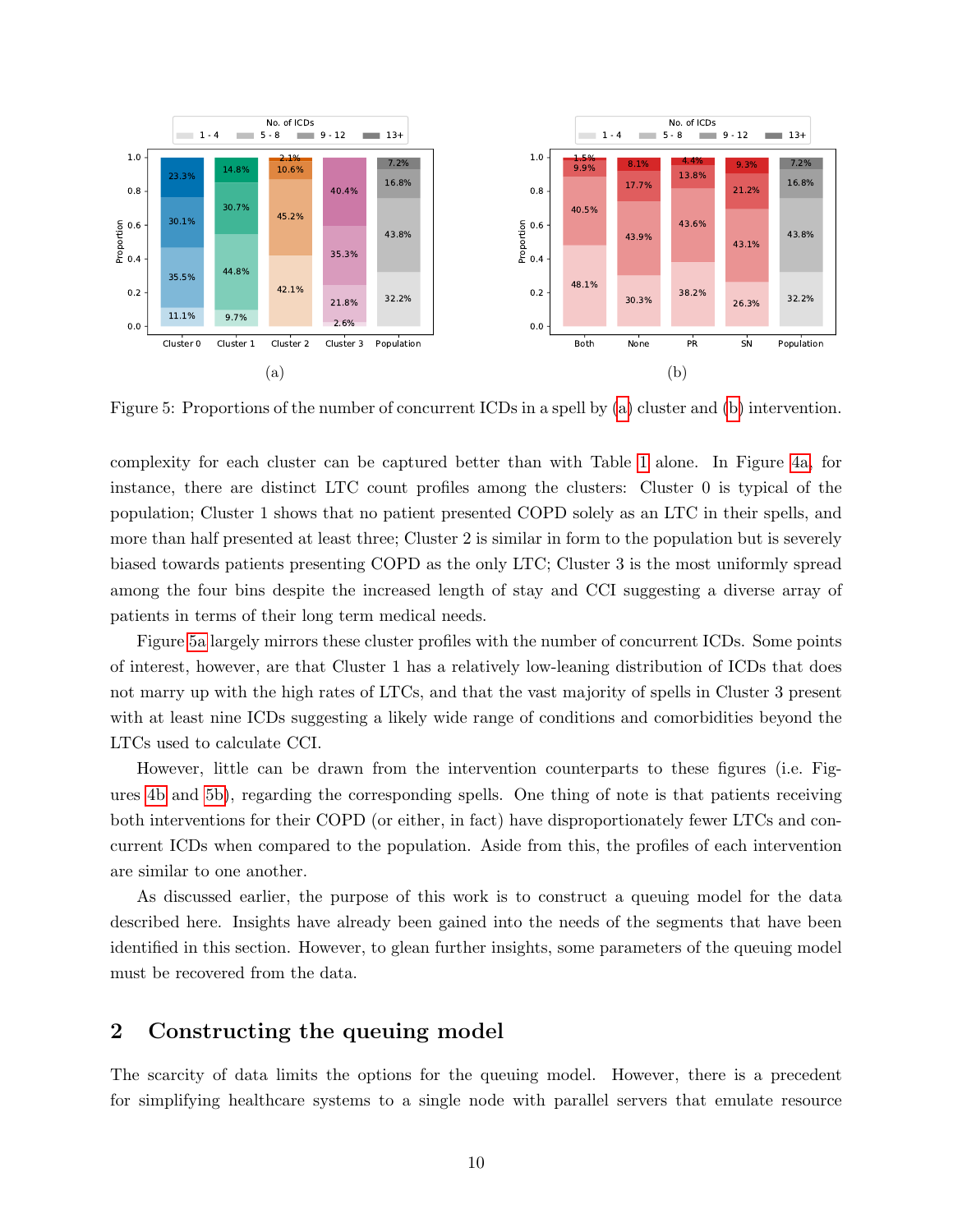availability. [\[36\]](#page-22-9) and [\[44\]](#page-23-5) provide examples of how this approach, when paired with discrete event simulation, can expose the resource needs of a system beyond deterministic queuing theory models. In particular, [\[44\]](#page-23-5) shows how a single node, multiple server queue can be used to accurately predict bed capacity and length of stay distributions in a critical care unit using administrative data.

In order to follow in the suit of recent literature, this work employs a single node using the  $M/M/c$  queue to model a hypothetical ward of patients presenting COPD. In addition to this, the grouping found in Section [1.2](#page-4-0) provides a set of patient classes in the queue. Under this model, the following assumptions are made:

- 1. Inter-arrival and service times of patients are each exponentially distributed with some mean. This distribution is used despite the system time distributions shown in Figure [1a](#page-7-0) in order to simplify the model parameterisation.
- 2. There are  $c \in \mathbb{N}$  servers available to arriving patients at the node representing the overall resource availability, including bed capacity and hospital staff.
- 3. There is no queue or system capacity. In [\[44\]](#page-23-5), a queue capacity of zero is set under the assumption that any surplus arrivals would be sent to another suitable ward or unit. As this hypothetical ward represents COPD patients potentially throughout a hospital, this assumption is not held.
- 4. Without the availability of expert clinical knowledge, a first-in-first-out service policy is employed in place of some patient priority framework.

Each group of patients has its arrival distribution, the parameter of which is the reciprocal of the mean inter-arrival times for that group. This parameter is denoted by  $\lambda_i$  for each cluster i.

Like arrivals, each group of patients has its service time distribution. Without full details of the process order or idle periods during a spell, some assumption must be made about the actual 'service' time of a patient in the hospital. It is assumed here that the mean service time of a group of patients may be approximated via their mean length of stay, i.e. the mean time spent in the system. For simplicity, this work assumes that for each cluster,  $i$ , the mean service time of that cluster,  $\frac{1}{\mu_i}$ , is directly proportional to the mean total system time of that cluster,  $\frac{1}{\phi_i}$ , such that:

$$
\mu_i = p_i \phi_i \tag{1}
$$

where  $p_i \in (0,1]$  is some parameter to be determined for each group.

One of the few ground truths available in the provided data is the distribution of the total length of stay. Given that the length of stay and resource availability are connected, the approach here will be to simulate the length of stay distribution for a range of values  $p_i$  and c, to find the parameters that best match the observed data. Figure [6](#page-11-0) provides a diagrammatic depiction of the process described in this section.

Several methods are available for the statistical comparison of two or more distributions, such as the Kolmogorov-Smirnov test, a variety of discrepancy approaches such as summed mean-squared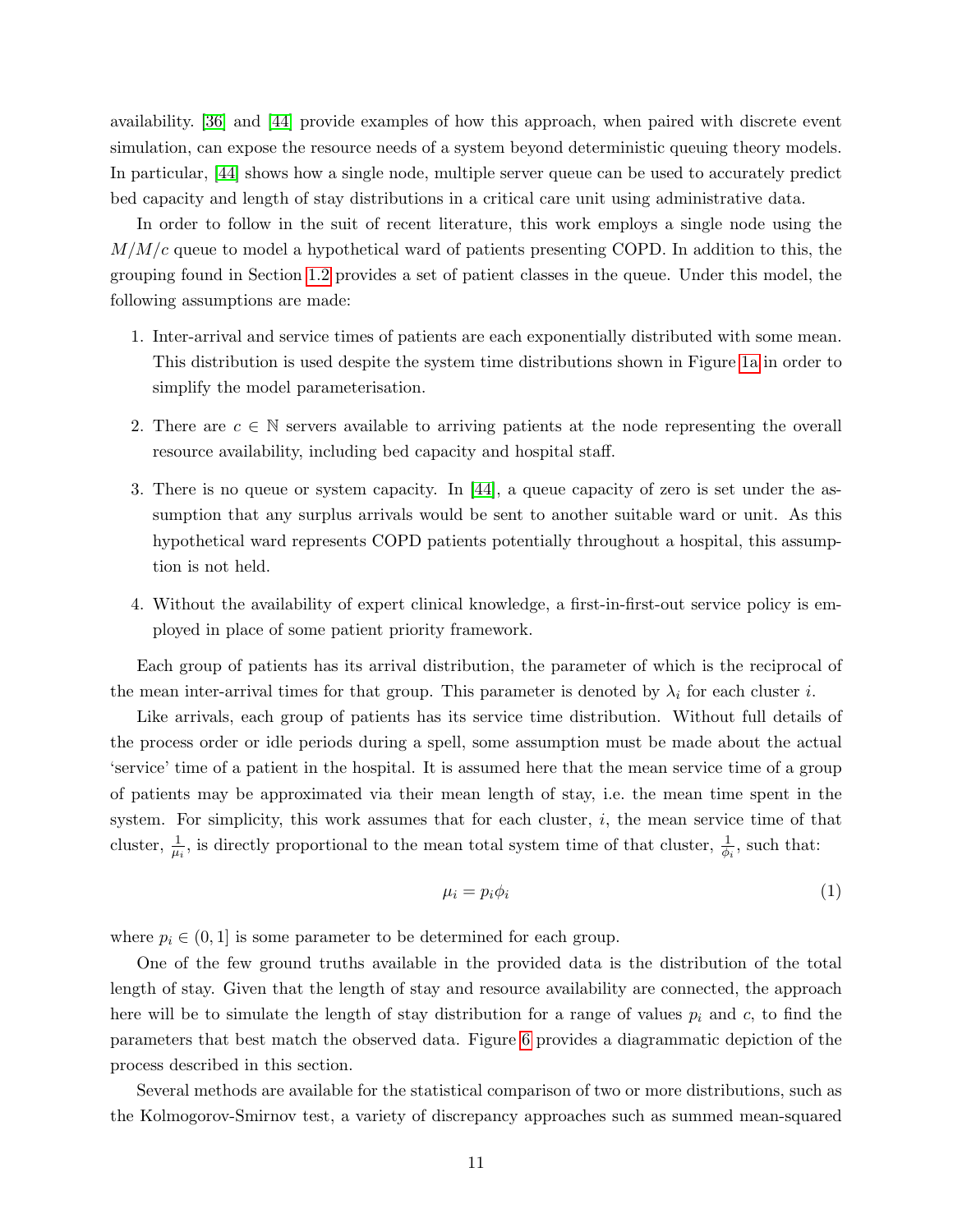<span id="page-11-0"></span>

Figure 6: A diagrammatic depiction of the queuing parameter recovery process.

error, and f-divergences. A popular choice among the last group (which may be considered distancelike) is the Kullback-Leibler divergence which measures relative information entropy from one probability distribution to another [\[19\]](#page-21-11). A key issue with many of these methods is that they lack interpretability, something which is paramount when conveying information to stakeholders, not just from explaining how something works but also how its results may be explained.

As such, a reasonable candidate is the (first) Wasserstein metric, also known as the 'earth mover' or 'digger' distance [\[37\]](#page-22-10). The Wasserstein metric satisfies the conditions of a formal mathematical metric (like the typical Euclidean distance), and its values take the units of the distributions under comparison (in this case: days). These characteristics can aid understanding and explanation. In simple terms, the distance measures the approximate 'minimal work' required to move between two probability distributions where 'work' can be loosely defined as the product of how much of the distribution's mass moves and the distance by which it must be moved. More formally, the Wasserstein distance between two probability distributions  $U$  and  $V$  is defined as:

<span id="page-11-1"></span>
$$
W(U,V) = \int_0^1 |F^{-1}(t) - G^{-1}(t)| dt
$$
\n(2)

where F and G are the cumulative density functions of U and V, respectively. A proof of  $(2)$  is presented in [\[30\]](#page-21-12). The parameter set with the smallest maximum distance between any cluster's simulated system time distribution and the overall observed length of stay distribution is then taken to be the most appropriate. To be specific, let  $T$  denote the system time distribution of all of the observed data and let  $T_{i,c,p}$  denote the system time distribution for cluster i obtained from a simulation with c servers and  $p := (p_0, p_1, p_2, p_3)$ . Then the optimal parameter set  $(c^*, p^*)$  is given by:

$$
(c^*, p^*) = \underset{c, p}{\text{arg min}} \left\{ \max_i \left\{ W \left( T_{i, c, p}, T \right) \right\} \right\} \tag{3}
$$

The parameter sweep included values of each  $p_i$  from 0.5 to 1.0 with a granularity of  $5.0 \times 10^{-2}$ and values of c from 40 to 60 at steps of five. These choices were informed by the assumptions of the model and formative analysis to reduce the parameter space given the computational resources required to conduct the simulations. Each parameter set was repeated 50 times with each simulation running for four years of virtual time. The warm-up and cool-down periods were taken to be approximately one year each leaving two years of simulated data from each repetition.

The results of this parameter sweep can be summarised in Figure [7.](#page-12-1) Each plot shows a com-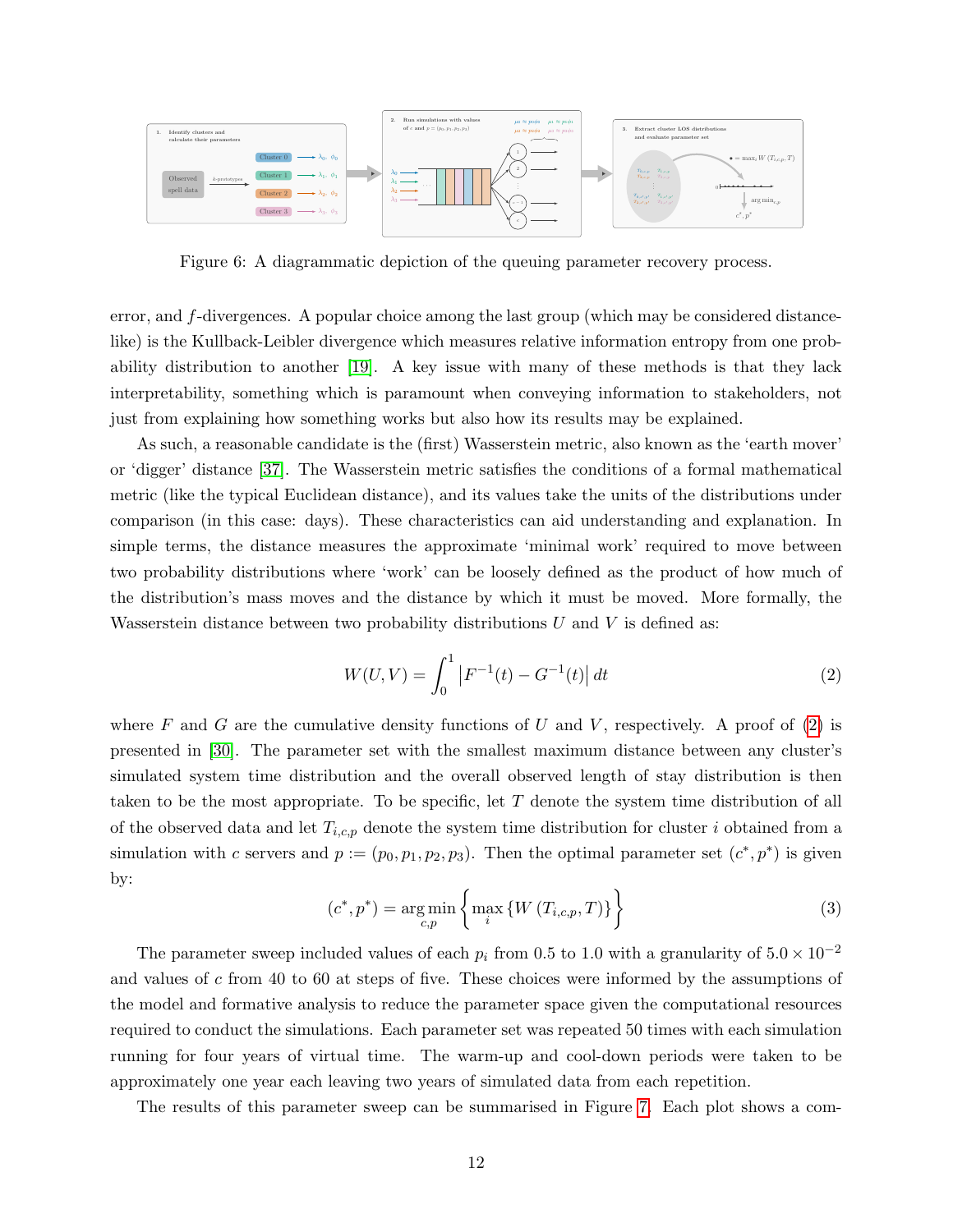<span id="page-12-1"></span>

Figure 7: Histograms of the simulated and observed length of stay data for the [\(a\)](#page-12-1) best and [\(b\)](#page-12-1) worst parameter sets.

<span id="page-12-2"></span>

|                 | Model parameter and result |         |       |       |       | LOS statistic                    |      |        |          |        |      |       |         |
|-----------------|----------------------------|---------|-------|-------|-------|----------------------------------|------|--------|----------|--------|------|-------|---------|
|                 | $p_0$                      | $p_1$   | $p_2$ | $p_3$ |       | $c$ Max. distance Mean Std. Min. |      |        |          | $25\%$ | Med. | 75%   | Max.    |
| Observed        |                            | NaN NaN | NaN   | NaN   | - NaN | 0.00                             | 7.70 | -11.86 | $-0.02$  | 1.49   | 4.20 | 8.93  | 224.93  |
| Best simulated  | 0.95                       | 1.0     | 1.0   | 0.5   | 40.0  | 1.28                             | 7.00 | 12.09  | $0.00 -$ | 1.44   | 3.57 | 7.65  | -326.46 |
| Worst simulated | 0.50                       | 0.5     | 0.5   | 1.0   | 40.0  | 4.25                             | 4.36 | 13.40  | 0.00     | 0.72   | 1.78 | -3.84 | 463.01  |

Table 2: A comparison of the observed data, and the best and worst simulated data based on the model parameters and summary statistics for length of stay (LOS).

parison of the observed lengths of stay across all groups and the newly simulated data with the best and worst parameter sets, respectively. In the best case, a very close fit has been found. Meanwhile, Figure [7b](#page-12-1) highlights the importance of good parameter estimation under this model since the likelihood of short-stay patient arrivals has been inflated disproportionately against the tail of the distribution. Table [2](#page-12-2) reinforces these results numerically, showing a precise fit by the best parameters across the board.

In this section, the previously identified clustering enriched the overall queuing model and was used to recover the parameters for several classes within that. Now, using this model, the next section details an investigation into the underlying system by adjusting the parameters of the queue with the clustering.

# <span id="page-12-0"></span>3 Adjusting the queuing model

This section comprises several what-if scenarios — a classic component of healthcare operational research — under the novel parameterisation of the queue established in Section [2.](#page-9-0) The outcomes of interest in this work are server (resource) utilisation and system times. These metrics capture the driving forces of cost and the state of the system. Specifically, the objective of these experiments is to address the following questions:

• How would the system be affected by a change in overall patient arrivals?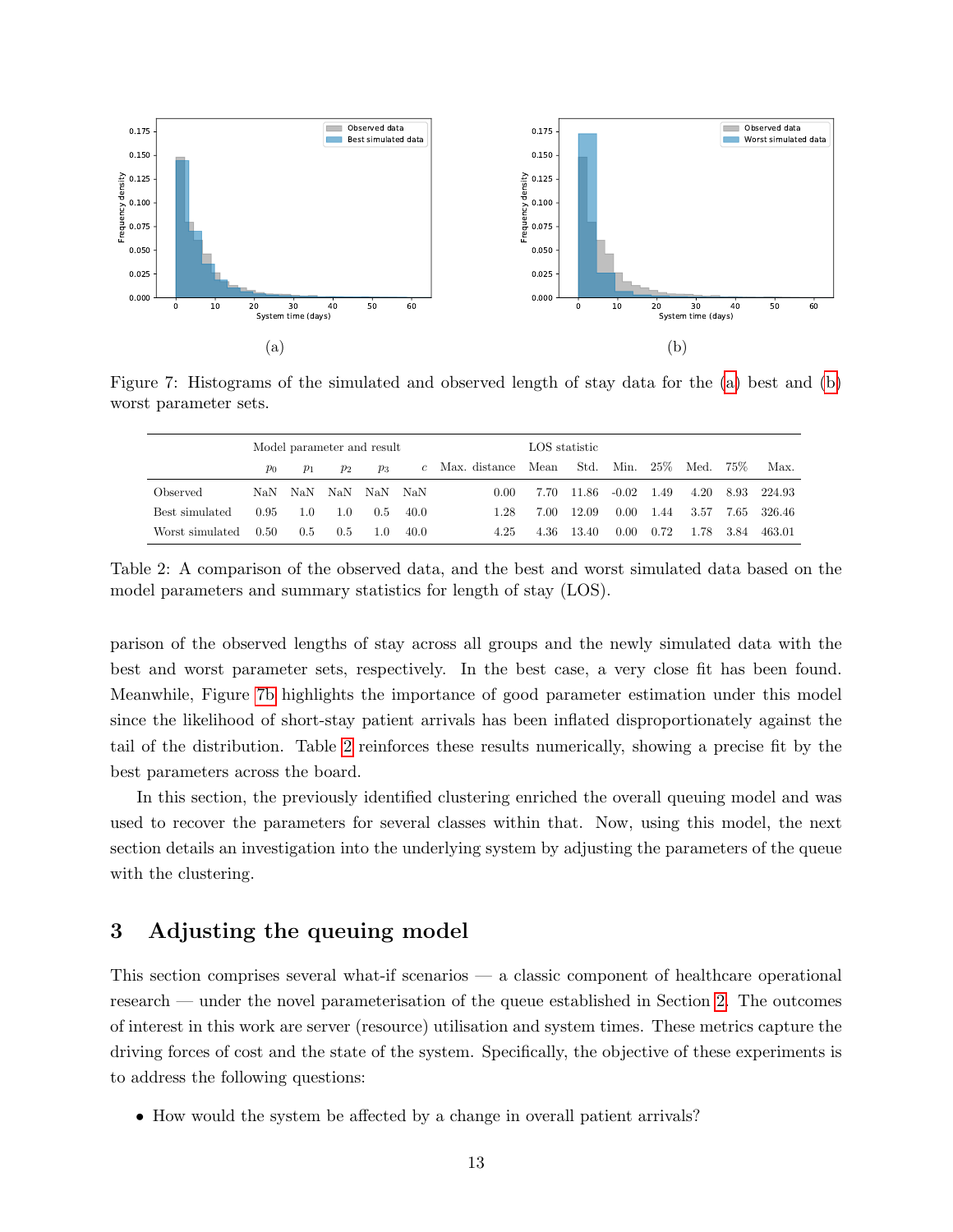<span id="page-13-0"></span>

Figure 8: Plots of  $\sigma$  against relative [\(a\)](#page-13-0) system time and [\(b\)](#page-13-0) server utilisation.

- How is the system affected by a change in resource availability (i.e. a change in  $c$ )?
- How is the system affected by patients moving between clusters?

Given the nature of the observed data, the queuing model parameterisation and its assumptions, the effects on the chosen metrics in each scenario are in relative terms with respect to the base case. The base case being those results generated from the best parameter set recorded in Table [2.](#page-12-2) In particular, the data from each scenario is scaled by the corresponding median value in the base case, meaning that a metric having a value of 1 is normal.

As mentioned in Section [1,](#page-0-0) the source code used throughout this work is available has been archived online [\[40\]](#page-22-1). Also, the datasets generated from the simulations in this section, and the parameter sweep, have been archived online [\[41\]](#page-22-11).

### 3.1 Changes to overall patient arrivals

Changes in overall patient arrivals to a queue reflect real-world scenarios where some stimulus is improving (or worsening) the condition of the patient population. Examples of stimuli could include an ageing population or independent life events that lead to a change in deprivation, such as an accident or job loss. Within this model, overall patient arrivals are altered using a scaling factor denoted by  $\sigma \in \mathbb{R}$ . This scaling factor is applied to the model by multiplying each cluster's arrival rate by  $\sigma$ . That is, for cluster *i*, its new arrival rate,  $\hat{\lambda}_i$ , is given by:

$$
\hat{\lambda}_i = \sigma \lambda_i \tag{4}
$$

Figure [8](#page-13-0) shows the effects of changing patient arrivals on [\(a\)](#page-13-0) relative system times and [\(b\)](#page-13-0) relative server utilisation for values of  $\sigma$  from 0.5 to 2.0 at a precision of  $1.0 \times 10^{-2}$ . Specifically, each plot in the figure (and the subsequent figures in this section) shows the median and interquartile range (IQR) of each relative attribute. These metrics provide an insight into the experience of the average user (or server) in the system. Furthermore, they reveal the stability or variation of the body of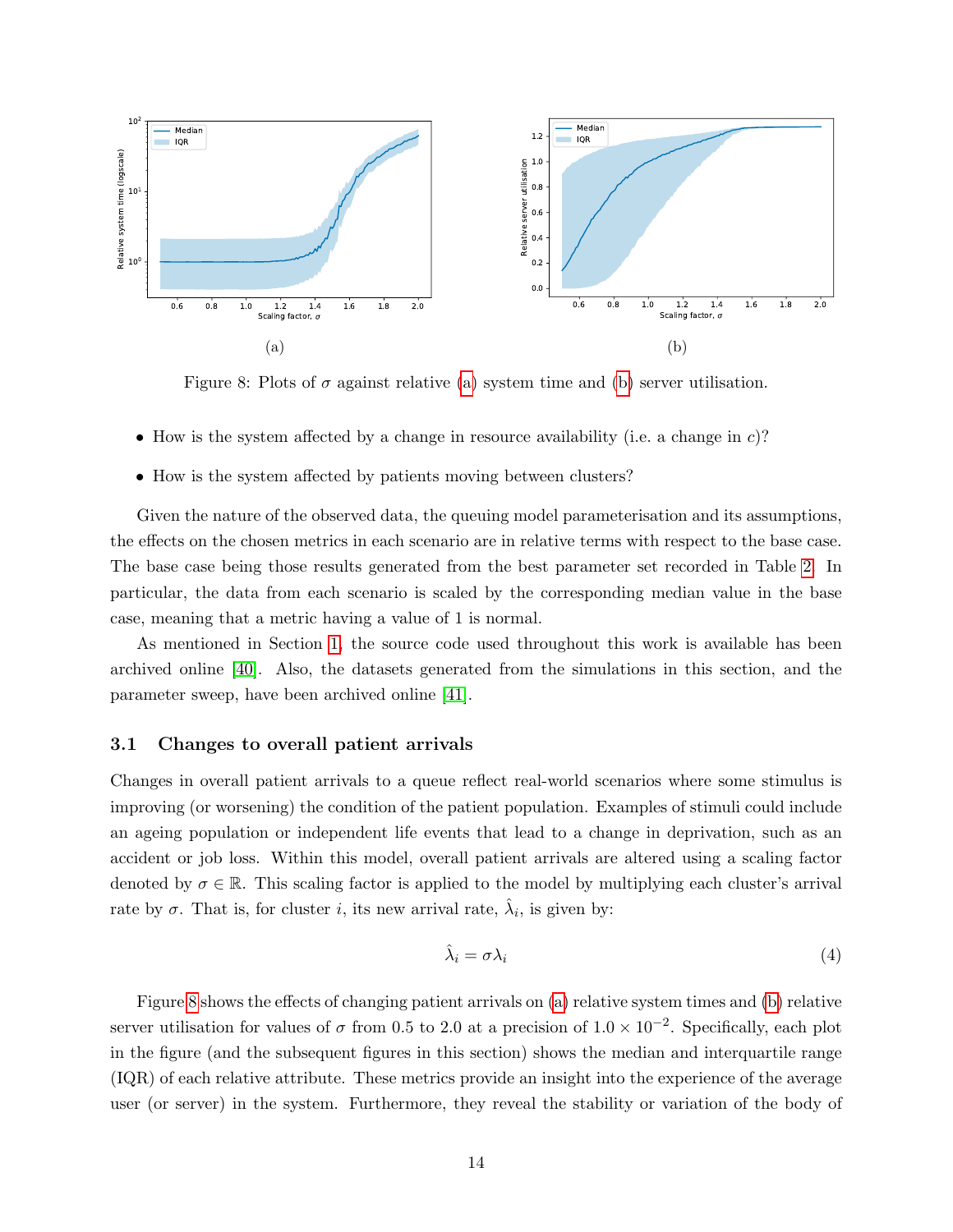<span id="page-14-0"></span>

Figure 9: Plots of the relative number of servers against relative [\(a\)](#page-14-0) system time and [\(b\)](#page-14-0) server utilisation.

users (servers).

What is evident from these plots is that things are happening as one might expect: as arrivals increase, the strain on the system increases. However, it should be noted that it also appears that the model has some amount of slack relative to the base case. Looking at Figure [8a,](#page-13-0) for instance, the relative system times (i.e. the relative length of stay for patients) remains unchanged up to  $\sigma \approx 1.2$ , or an approximate 20% increase in arrivals of COPD patients. Beyond that, relative system times rise to an untenable point where the median time becomes orders of magnitude above the norm.

However, Figure [8b](#page-13-0) shows that the situation for the system's resources reaches its worst-case near to the start of that spike in relative system times (at  $\sigma \approx 1.4$ ). That is, the median server utilisation reaches a maximum (this corresponds to constant utilisation) at this point, and the variation in server utilisation disappears entirely.

#### 3.2 Changes to resource availability

As is discussed in Section [2,](#page-9-0) the resource availability of the system is captured by the number of parallel servers, c. Therefore, to modify the overall resource availability, only the number of servers needs to be changed. This kind of sensitivity analysis is usually done to determine the opportunity cost of adding service capacity to a system, e.g. would an increase of  $n$  servers increase efficiency without exceeding a budget?

To reiterate the beginning of this section: all suitable parameters are given in relative terms, including the number of servers here. By doing this, the changes in resource availability are more easily seen, and do away with any concerns as to what a particular number of servers precisely reflects in the real world.

Figure [9](#page-14-0) shows how the relative resource availability affects relative system times and server utilisation. In this scenario, the relative number of servers took values from 0.5 to 2.0 at steps of  $2.5 \times 10^{-2}$  — this is equivalent to a step size of one in the actual number of servers. Overall, these figures fortify the claim from the previous scenario that there is some room to manoeuvre so that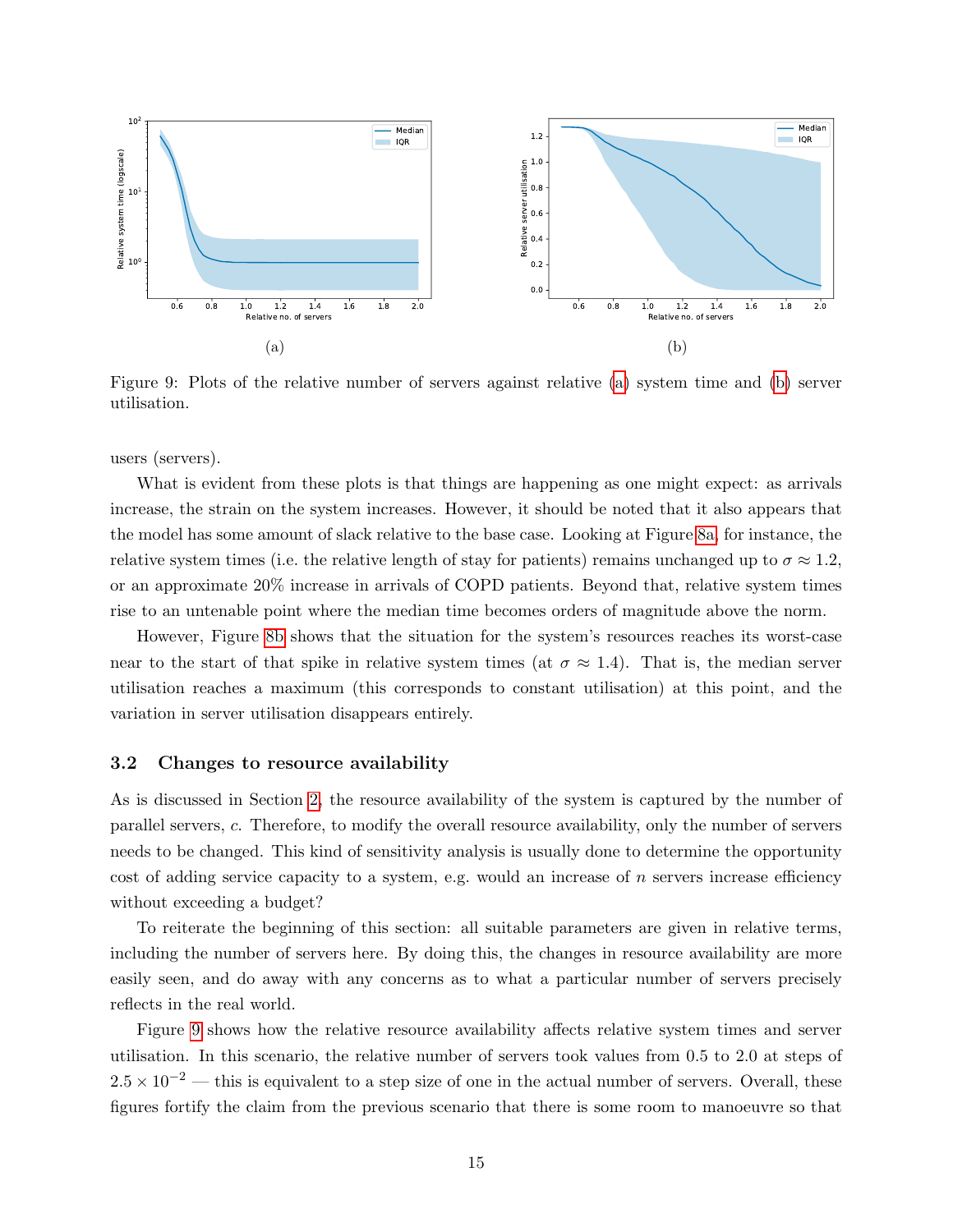the system runs 'as normal' but pressing on those boundaries results in massive changes to both resource requirements and system times.

In Figure [9a](#page-14-0) this amounts to a maximum of 20% slack in resources before relative system times are affected; further reductions quickly result in a potentially tenfold increase in the median system time, and up to 50 times once resource availability falls by 50%. Moreover, the variation in the body of the relative times (i.e. the IQR) decreases as resource availability decreases. The reality of this is that patients arriving at a hospital are forced to consume more significant amounts of resources (by merely being in a hospital) regardless of their condition, putting added strains on the system.

Meanwhile, it appears that there is no tangible change in relative system times given an increase in the number of servers. This indicates that the model carries sufficient resources to cater to the population under normal circumstancesand that adding service capacity will not necessarily improve system times.

Again, Figure [9b](#page-14-0) shows that there is a substantial change in the variation in the relative utilisation of the servers. In this case, the variation dissipates as resource levels fall and increase as they increase. While the relationship between real hospital resources and the number of servers is not exact, having variation in server utilisation would suggest that parts of the system may be configured or partitioned away in the case of some significant public health event (such as a global pandemic) without overloading the system.

#### 3.3 Moving arrivals between clusters

This scenario is perhaps the most relevant to actionable public health research of those presented here. The clusters identified in this work could be characterised by their clinical complexities and resource requirements, as done in Section [1.2.](#page-4-0) Therefore, being able to model the movement of some proportion of patient spells from one cluster to another will reveal how those complexities and requirements affect the system itself. The reality is then that if some public health policy could be implemented to enact that movement informed by a model such as this, then real change would be seen in the real system.

In order to model the effects of spells moving between two clusters, the assumption is that services remain the same (and so does each cluster's  $p_i$ ), but their arrival rates are altered according to some transfer proportion. Consider two clusters indexed at  $i, j$ , and their respective arrival rates,  $\lambda_i, \lambda_j$ , and let  $\delta \in [0,1]$  denote the proportion of arrivals to be moved from cluster *i* to cluster *j*. Then the new arrival rates for each cluster, denoted by  $\hat{\lambda}_i, \hat{\lambda}_j$  respectively, are:

$$
\hat{\lambda}_i = (1 - \delta) \lambda_i \quad \text{and} \quad \hat{\lambda}_j = \delta \lambda_i + \lambda_j \tag{5}
$$

By moving patient arrivals between clusters in this way, the overall arrivals are left the same since the sum of the arrival rates is the same. Hence, the (relative) effect on server utilisation and system time can be measured independently.

Figures [10](#page-17-0) and [11](#page-18-0) show the effect of moving patient arrivals between clusters on relative system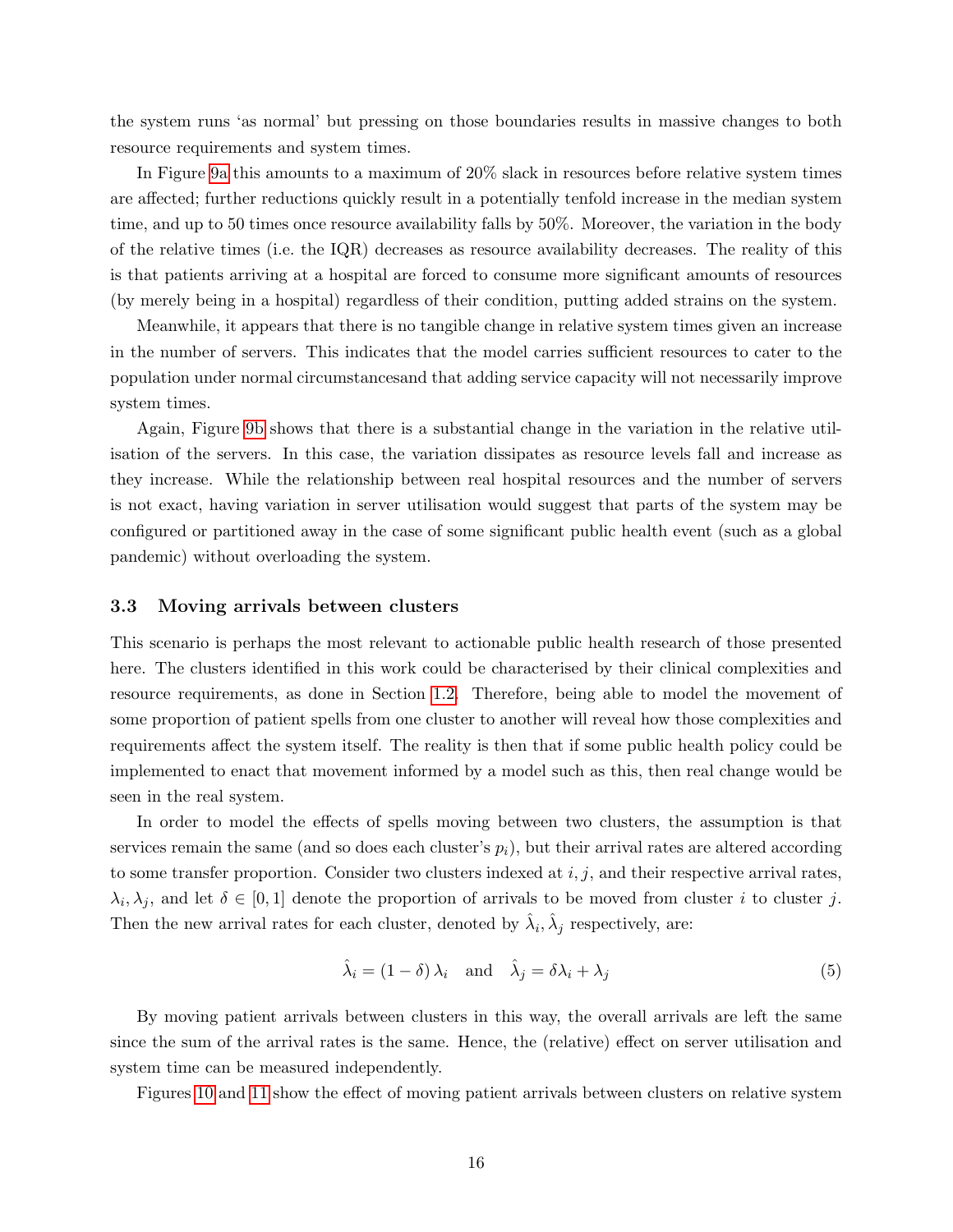time and relative server utilisation, respectively. In each figure, the median and IQR for the corresponding attribute is shown, as in the previous scenarios. Each scenario was simulated using values of  $\delta$  from 0.0 to 1.0 at steps of  $2.0 \times 10^{-2}$ .

Considering Figure [10,](#page-17-0) it is clear that there are some cases where reducing particular types of spells (by making them like another type of spell) does not affect overall system times. Namely, moving the high resource requirement spells that describe Cluster 0 and Cluster 3 to any other cluster. These clusters make up only  $10\%$  of all arrivals, and this figure shows that in terms of system times, the model can handle them without concern under normal conditions. The concern comes when either of the other clusters moves to Cluster 0 or Cluster 3. Even as few as one in five of the low complexity, low resource needs arrivals in Cluster 2 moving to either cluster results in large jumps in the median system time for all arrivals, and soon after, as, in the previous scenario, any variation in the system times disappears indicating an overborne system.

With relative server utilisation, the story is much the same. The ordinary levels of high complexity, high resource arrivals from Cluster 3 are absorbed by the system and moving these arrivals to another cluster bears no effect on resource consumption levels. Likewise, either of the low-resource needs clusters moving even slightly toward high resource requirements completely overruns the systems resources. However, the relative utilisation levels of the system resources can be reduced by moving arrivals from Cluster 0 to either Cluster 1 or Cluster 2, i.e. by reducing the overall resource requirements of such spells.

In essence, this entire analysis offers two messages: that there are several ways in which the system can get worse and even overwhelmed but, more importantly, that any meaningful impact on the system must come from a stimulus outside of the system that results in more healthy patients arriving at the hospital. This conclusion is non-trivial; the first two scenarios in this analysis show that there are no quick solutions to reduce the effect of COPD patients on hospital capacity or length of stay. The only effective intervention is found through inter-cluster transfers.

## <span id="page-16-0"></span>4 Conclusion

This work presents a novel approach to investigating a healthcare population that encompasses the topics of segmentation analysis, queuing models, and the recovery of queuing parameters from incomplete data. This investigation is done despite characteristic limitations in operational research concerning the availability of fine-grained data, and this work only uses administrative hospital spell data from patients presenting COPD from the Cwm Taf Morgannwg UHB.

By considering a variety of attributes present in the data, and engineering some, a useful clustering of the spell population is identified that successfully feeds into a multi-class,  $M/M/c$  queue to model a hypothetical COPD ward. With this model, several insights are gained by investigating purposeful changes in the parameters of the model that have the potential to inform actual public health policy.

In particular, since neither the resource capacity of the system nor the clinical processes of the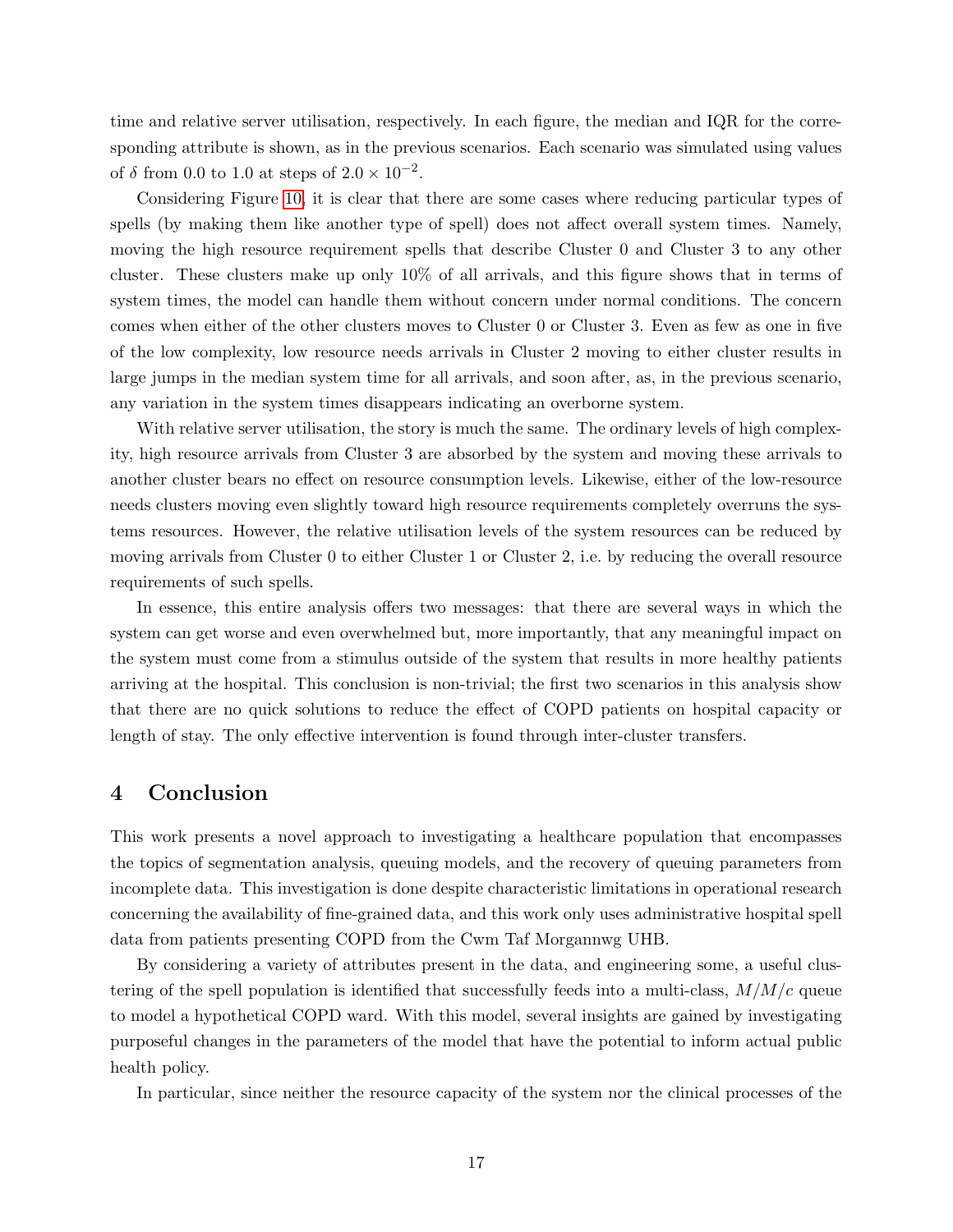<span id="page-17-0"></span>

Figure 10: Plots of proportions of each cluster moving to another against relative system time.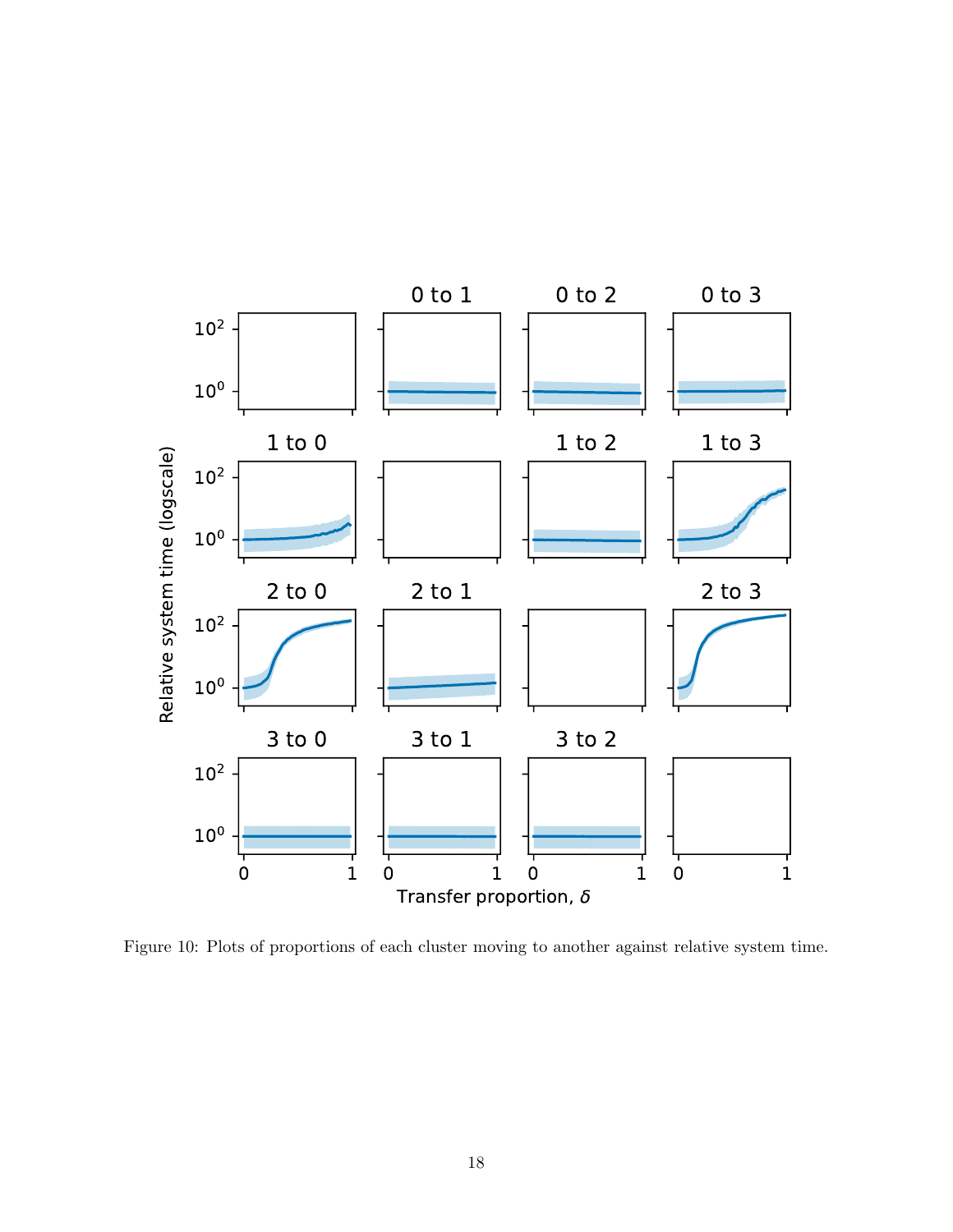<span id="page-18-0"></span>

Figure 11: Plots of proportions of each cluster moving to another on relative server utilisation.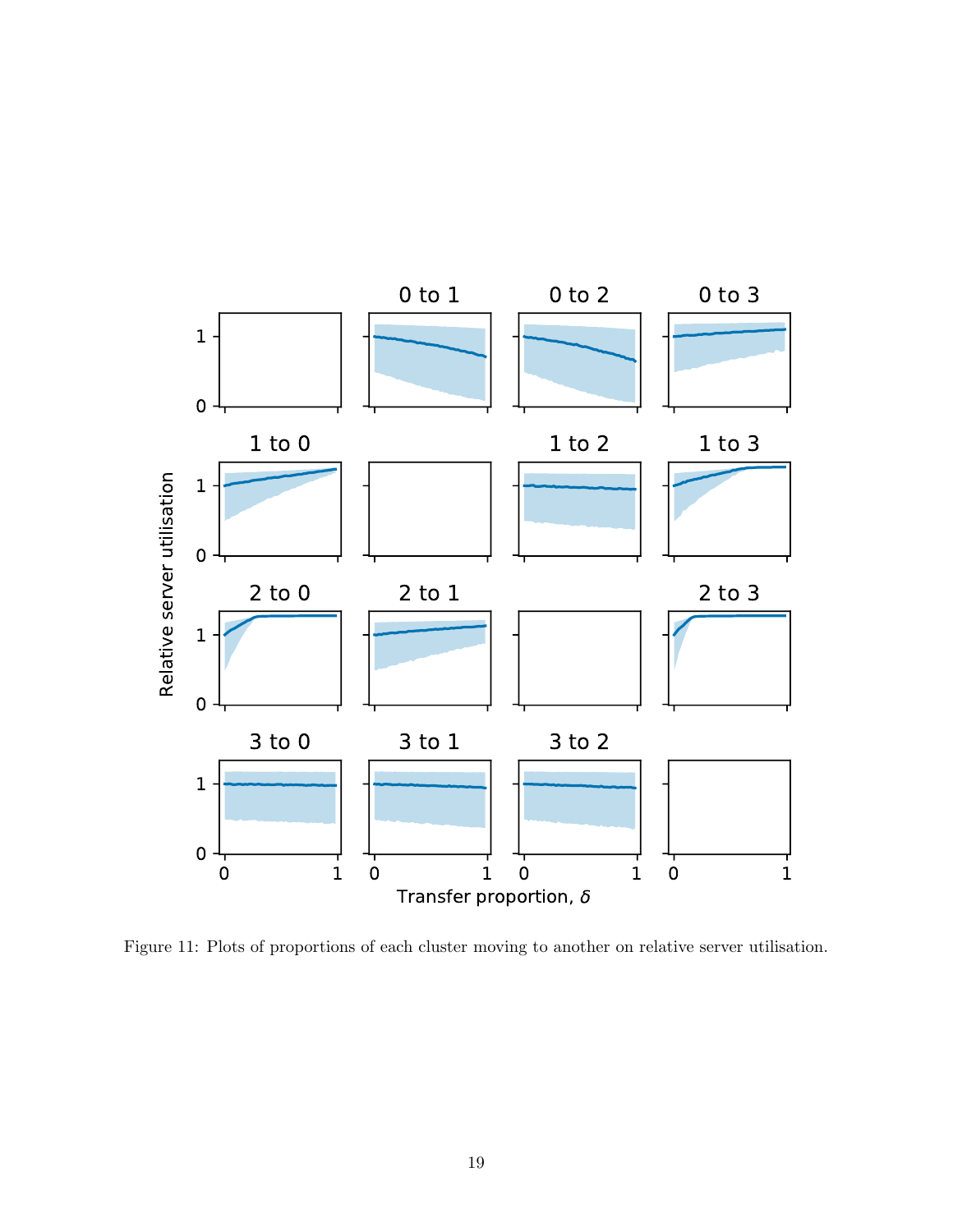spells are evident in the data, service times and resource levels are not available. However, the length of stay is. Using what is available, this work assumes that mean service times can be parameterised using mean lengths of stay. By using the Wasserstein distance to compare the distribution of the simulated lengths of stay data with the observed data, a best performing parameter set is found via a parameter sweep.

This parameterisation ultimately recovers a surrogate for service times for each cluster, and a universal number of servers to emulate resource availability. The parameterisation itself offers its strengths by being simple and effective. Despite its simplicity, a good fit to the observed data is found, and — as is evident from the closing section of this work — substantial and useful insights can be gained into the needs of the population under study.

This mode of analysis, in effect, considers all types of patient arrivals and how they each impact the system in terms of resource capacity and length of stay. By investigating scenarios into changes in both overall patient arrivals and resource capacity, it is clear that there is no quick solution to be employed from within the hospital to improve COPD patient spells. The only effective, nontrivial intervention is to improve the overall health of the patients arriving at the hospital, as is shown by moving patient arrivals between clusters. In reality, this would correspond to an external, preventative policy that improves the overall health of COPD patients.

# Acknowledgements

The authors wish to thank the Cwm Taf Morgannwg University Health Board for their funding and support of the PhD of which this work has formed a part.

## References

- <span id="page-19-0"></span>[1] I. V. Arnolds and D. Gartner. Improving hospital layout planning through clinical pathway mining. Annals of Operations Research, 263:453–477, 2018. [doi:10.1007/s10479-017-2485-4](https://doi.org/10.1007/s10479-017-2485-4).
- <span id="page-19-3"></span>[2] A. Asanjarani, Y. Nazarathy, and P. Pollett. Parameter and state estimation in queues and related stochastic models: A bibliography, 2017 (accessed February 10, 2022). URL: [https:](https://people.smp.uq.edu.au/PhilipPollett/papers/Qest/QEstAnnBib.pdf) [//people.smp.uq.edu.au/PhilipPollett/papers/Qest/QEstAnnBib.pdf](https://people.smp.uq.edu.au/PhilipPollett/papers/Qest/QEstAnnBib.pdf).
- <span id="page-19-1"></span>[3] P. Bhattacharjee and P. K. Ray. Patient flow modelling and performance analysis of healthcare delivery processes in hospitals: A review and reflections. Computers  $\mathcal C$  Industrial Engineering, 78:299–312, 2014. [doi:10.1016/j.cie.2014.04.016](https://doi.org/10.1016/j.cie.2014.04.016).
- <span id="page-19-2"></span>[4] S. C. Brailsford, T. B. Bolt, G. Bucci, T. M. Chaussalet, N. A. Connell, P. R. Harper, J. H. Klein, M. Pitt, and M. Taylor. Overcoming the barriers: A qualitative study of simulation adoption in the NHS. Journal of the Operational Research Society, 64(2):157–168, 2013.
- <span id="page-19-4"></span>[5] P. F. Collins, R. J. Stratton, R. J. Kurukulaaratchy, and M. Elia. Influence of deprivation on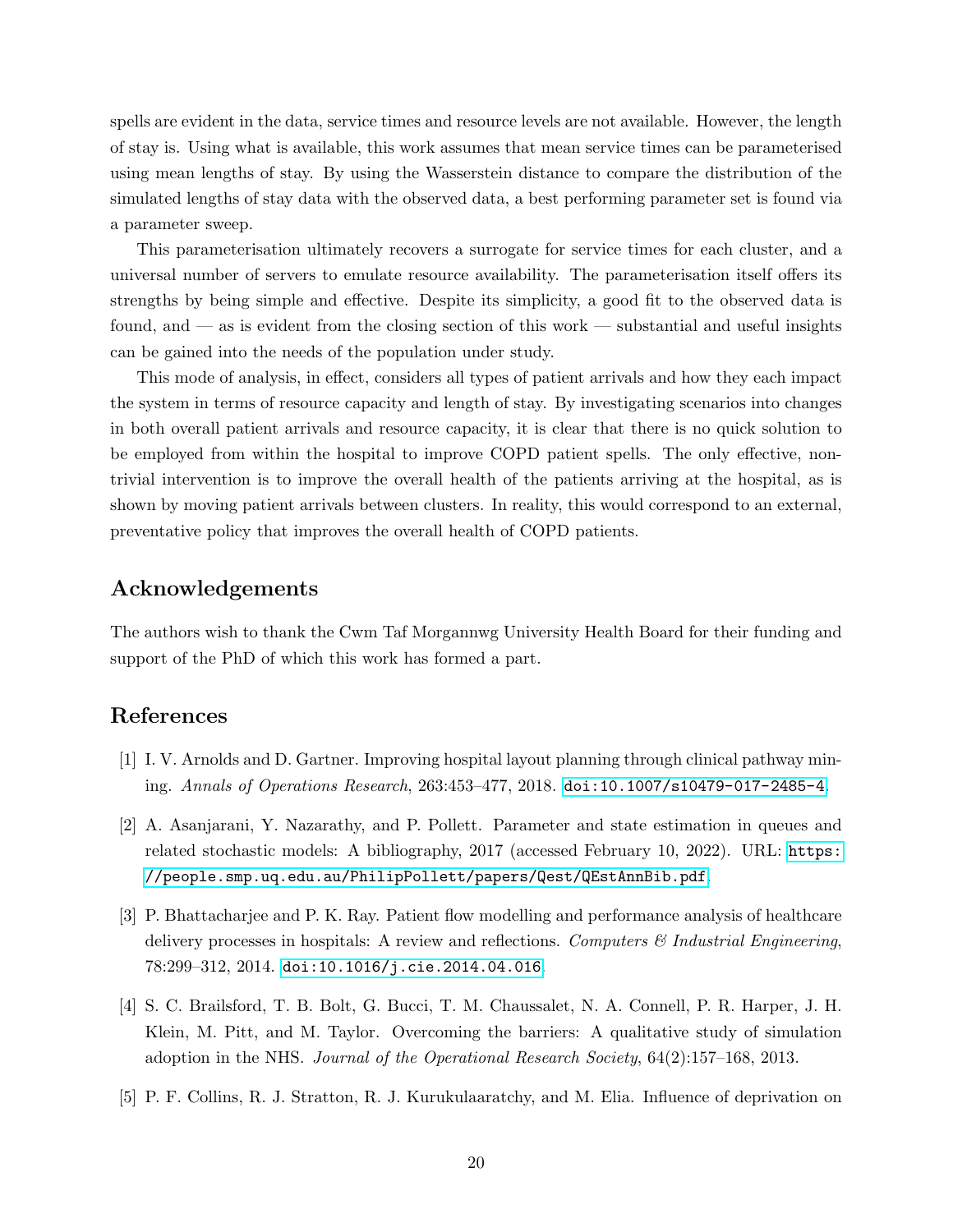health care use, health care costs, and mortality in COPD. *International Journal of Chronic* Obstructive Pulmonary Disease, 13:1289–1296, 2018. [doi:10.2147/COPD.S157594](https://doi.org/10.2147/COPD.S157594).

- <span id="page-20-1"></span>[6] P. Delias, M. Doumpos, E. Grigoroudis, P. Manolitzas, and N. Matsatsinis. Supporting healthcare management decisions via robust clustering of event logs. Knowledge-Based Systems, 84:203–213, 2015. [doi:10.1016/j.knosys.2015.04.012](https://doi.org/10.1016/j.knosys.2015.04.012).
- <span id="page-20-10"></span>[7] Y. Djabali, B. Rabta, and D. Aissani. Approximating service-time distributions by phase-type distributions in single-server queues: A strong stability approach. International Journal of *Mathematics in Operational Research*,  $12:507-531$ ,  $2018$ .  $\text{doi1:10.1504/IMOR.2018.10005095.}$
- <span id="page-20-5"></span>[8] A. K. Erlang. Solution of some problems in the theory of probabilities of significance in automatic telephone exchanges. Post Office Electrical Engineer's Journal, 10:189–197, 1917.
- <span id="page-20-6"></span>[9] A. K. Erlang. Telephone waiting times. Matematisk Tidsskrift, B, 31:25, 1920.
- <span id="page-20-3"></span>[10] B. S. Everitt, S. Landau, M. Leese, and D. Stahl. Cluster analysis. John Wiley & Sons, 2011.
- <span id="page-20-8"></span>[11] B. G. Fitzpatrick. Issues in reproducible simulation research. Bulletin of Mathematical Biology,  $81:1-6$ ,  $2019.$  [doi:10.1007/s11538-018-0496-1](https://doi.org/10.1007/s11538-018-0496-1).
- <span id="page-20-11"></span>[12] A. Goldenshluger. Nonparametric estimation of the service time distribution in the  $M/G/\infty$ queue. Advances in Applied Probability, 48(4):1117-1138, 2016. [doi:10.1017/apr.2016.67](https://doi.org/10.1017/apr.2016.67).
- <span id="page-20-2"></span>[13] J. A. Hagenaars. Applied Latent Class Analysis. Cambridge University Press, 2002. [doi:](https://doi.org/10.1017/CBO9780511499531) [10.1017/CBO9780511499531](https://doi.org/10.1017/CBO9780511499531).
- <span id="page-20-4"></span>[14] P. R. Harper and D. Winslett. Classification trees: A possible method for maternity risk grouping. European Journal of Operational Research,  $169:146-156$ ,  $2006$ . [doi:10.1016/j.](https://doi.org/10.1016/j.ejor.2004.05.014) [ejor.2004.05.014](https://doi.org/10.1016/j.ejor.2004.05.014).
- <span id="page-20-0"></span>[15] S. Houben-Wilke, F. J. J. Triest, F. M. Franssen, D. J. Janssen, E. F. Wouters, and L. E. Vanfleteren. Revealing methodological challenges in chronic obstructive pulmonary disease studies assessing comorbidities: A narrative review. Chronic Obstructive Pulmonary Diseases: Journal of the COPD Foundation,  $6(2)$ :166–177, 2019. [doi:10.15326/jcopdf.6.2.2018.0145](https://doi.org/10.15326/jcopdf.6.2.2018.0145).
- <span id="page-20-12"></span>[16] Z. Huang. Extensions to the k-means algorithm for clustering large data sets with categorical values. Data Mining and Knowledge Discovery,  $2(3):283-304$ , 1998. [doi:10.1023/A:](https://doi.org/10.1023/A:1009769707641) [1009769707641](https://doi.org/10.1023/A:1009769707641).
- <span id="page-20-9"></span>[17] P. Ivie and D. Thain. Reproducibility in scientific computing. ACM Computing Surveys, 51(3), 2018. [doi:10.1145/3186266](https://doi.org/10.1145/3186266).
- <span id="page-20-7"></span>[18] A. Komashie, A. Mousavi, P. J. Clarkson, and T. Young. An integrated model of patient and staff satisfaction using queuing theory. IEEE Journal of Translational Engineering in Health and Medicine,  $3:1-10$ ,  $2015$ . [doi:10.1109/JTEHM.2015.2400436](https://doi.org/10.1109/JTEHM.2015.2400436).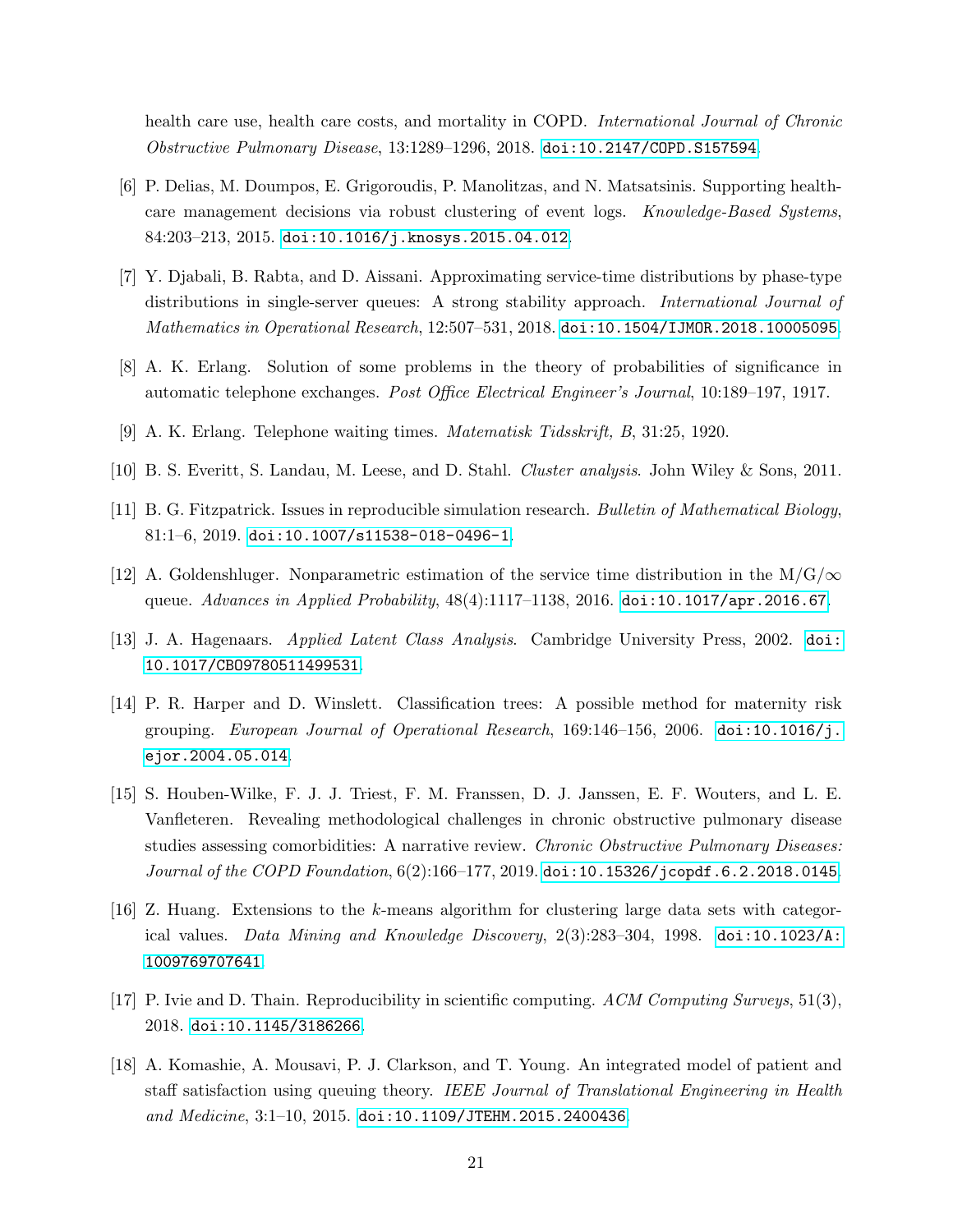- <span id="page-21-11"></span>[19] S. Kullback and R. A. Leibler. On information and sufficiency. Annals of Mathematical Statistics,  $22(1)$ :79-86, 1951. [doi:10.1214/aoms/1177729694](https://doi.org/10.1214/aoms/1177729694).
- <span id="page-21-1"></span>[20] J. P. Kuwornu, L. M. Lix, and S. Shooshtari. Multimorbidity disease clusters in Aboriginal and non-Aboriginal Caucasian populations in Canada. Chronic Diseases and Injuries in Canada, 34(4):218–225, 2014.
- <span id="page-21-2"></span>[21] F. B. Larsen, M. H. Pedersen, K. Friis, C. Glümer, and M. Lasgaard. A latent class analysis of multimorbidity and the relationship to socio-demographic factors and health-related quality of life. a national population-based study of 162,283 Danish adults. PLoS One, 12(1), 2017. [doi:10.1371/journal.pone.0169426](https://doi.org/10.1371/journal.pone.0169426).
- <span id="page-21-0"></span>[22] P. F. Lazarsfeld and N. W. Henry. Latent structure analysis. Houghton Mifflin Co., 1968.
- <span id="page-21-4"></span>[23] J. O. McClain. Bed planning using queuing theory models of hospital occupancy: A sensitivity analysis. Inquiry, 13(2):167–176, 1976.
- <span id="page-21-9"></span>[24] A. Mohammadi and M. R. Salehi-Rad. Bayesian inference and prediction in an  $M/G/1$  with optional second service. Communications in Statistics - Simulation and Computation, 41(3):419– 435, 2012. [doi:10.1080/03610918.2011.588358](https://doi.org/10.1080/03610918.2011.588358).
- <span id="page-21-10"></span>[25] NHS Data Model and Dictionary. NHS Business Definitions: Hospital Provider Spell, 2020 (accessed February 10, 2022). URL: [https://www.datadictionary.nhs.uk/data\\_dictionary/](https://www.datadictionary.nhs.uk/data_dictionary/nhs_business_definitions/h/hospital_provider_spell_de.asp) [nhs\\_business\\_definitions/h/hospital\\_provider\\_spell\\_de.asp](https://www.datadictionary.nhs.uk/data_dictionary/nhs_business_definitions/h/hospital_provider_spell_de.asp).
- <span id="page-21-3"></span>[26] S. Olafsson, X. Li, and S. Wu. Operations research and data mining. European Journal of Operational Research, 87(3):1429–1448, 2008. [doi:https://doi.org/10.1016/j.ejor.2006.](https://doi.org/https://doi.org/10.1016/j.ejor.2006.09.023) [09.023](https://doi.org/https://doi.org/10.1016/j.ejor.2006.09.023).
- <span id="page-21-8"></span>[27] G. I. Palmer, V. A. Knight, P. R. Harper, and A. L. Hawa. Ciw: An open-source discrete event simulation library. *Journal of Simulation*, 13(1):68–82, 2019. [doi:10.1080/17477778.2018.](https://doi.org/10.1080/17477778.2018.1473909) [1473909](https://doi.org/10.1080/17477778.2018.1473909).
- <span id="page-21-5"></span>[28] R. K. Palvannan and K. L. Teow. Queueing for healthcare. Journal of Medical Systems, 36:541–547, 2012. [doi:10.1007/s10916-010-9499-7](https://doi.org/10.1007/s10916-010-9499-7).
- <span id="page-21-6"></span>[29] L. R. Pinto, F. C. C. de Campos, I. H. O. Perpétuo, and Y. C. N. M. B. Ribeiro. Analysis of hospital bed capacity via queuing theory and simulation. In Proceedings of the Winter Simulation Conference 2014, pages 1281–1292, 2014.
- <span id="page-21-12"></span>[30] A. Ramdas, N. G. Trillos, and M. Cuturi. On Wasserstein two-sample testing and related families of nonparametric tests. Entropy, 19(2):47, 2017. [doi:10.3390/e19020047](https://doi.org/10.3390/e19020047).
- <span id="page-21-7"></span>[31] A. Rebuge and D. R. Ferreira. Business process analysis in healthcare environments: A ´ methodology based on process mining. Information Systems, 37(2):99–116, 2012. [doi:](https://doi.org/10.1016/j.is.2011.01.003) [10.1016/j.is.2011.01.003](https://doi.org/10.1016/j.is.2011.01.003).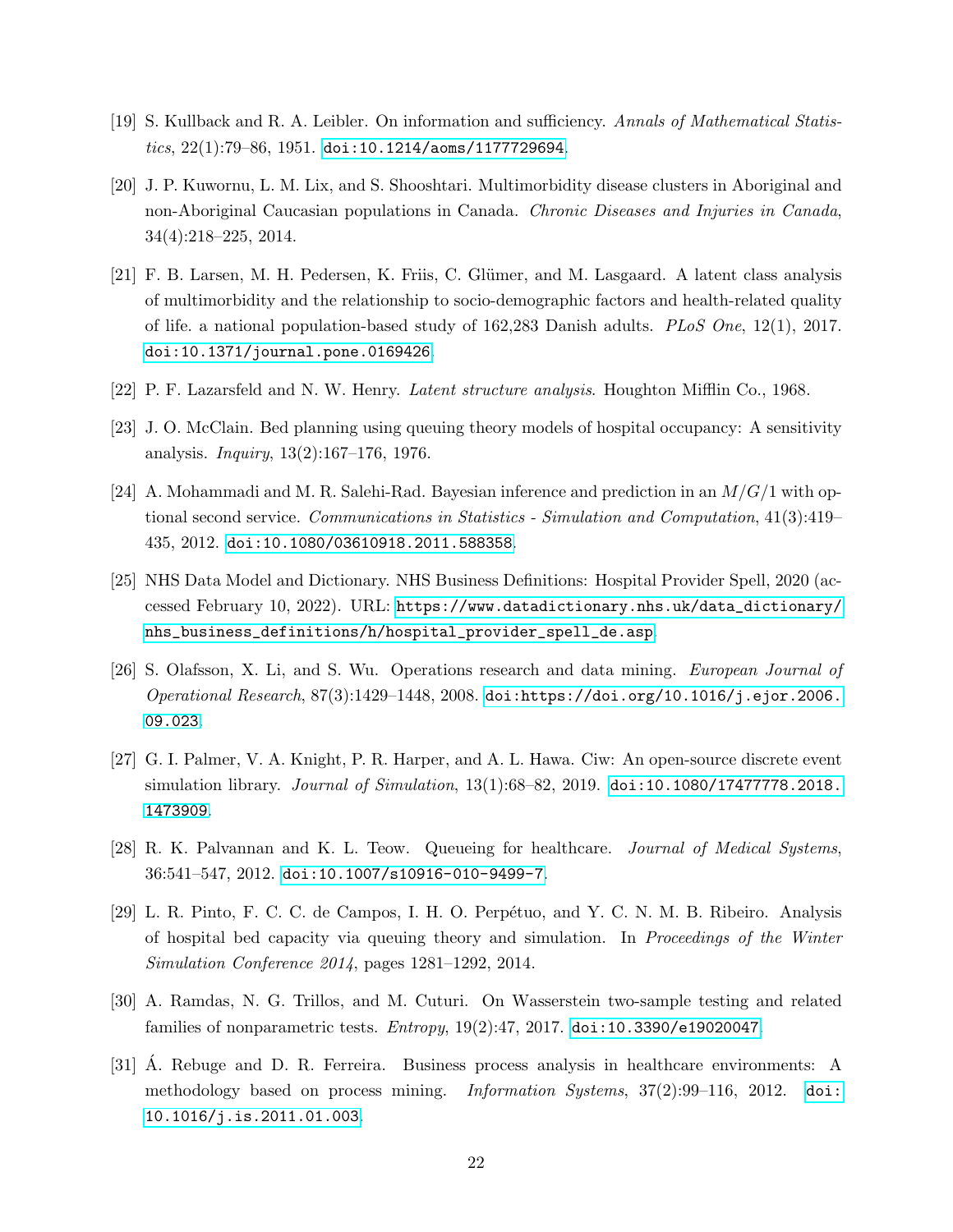- <span id="page-22-7"></span>[32] V. Satopaa, J. Albrecht, D. Irwin, and B. Raghavan. Finding a 'kneedle' in a haystack: Detecting knee points in system behavior. In Proceedings of the 2011 31st International Conference on Distributed Computing Systems Workshops, pages 166–171, 2011. [doi:10.1109/ICDCSW.](https://doi.org/10.1109/ICDCSW.2011.20) [2011.20](https://doi.org/10.1109/ICDCSW.2011.20).
- <span id="page-22-5"></span>[33] E. Sexton and D. Bedford. GP supply, deprivation and emergency admission to hospital for COPD and diabetes complications in counties across Ireland: An exploratory analysis. Irish Journal of Medical Science, 185(2):453–461, 2016. [doi:10.1007/s11845-015-1359-5](https://doi.org/10.1007/s11845-015-1359-5).
- <span id="page-22-4"></span>[34] T. Simon-Tuval, S. M. Scharf, N. Maimon, B. J. Bernhard-Scharf, H. Reuveni, and A. Tarasiuk. Determinants of elevated healthcare utilization in patients with COPD. Respiratory Research, 12(7), 2011. [doi:10.1186/1465-9921-12-7](https://doi.org/10.1186/1465-9921-12-7).
- <span id="page-22-6"></span>[35] M. C. Steiner, D. Lowe, K. Beckford, J. Blakey, C. E. Bolton, S. Elkin, W. D. C. Man, C. M. Roberts, L. Sewell, P. Walker, and S. J. Singh. Socioeconomic deprivation and the outcome of pulmonary rehabilitation in England and Wales. Thorax, 72(6):530–537, 2017. [doi:10.1136/thoraxjnl-2016-209376](https://doi.org/10.1136/thoraxjnl-2016-209376).
- <span id="page-22-9"></span>[36] K. Steins and S. Walther. A generic simulation model for planning critical care resource requirements.  $An a esthesia, 68(11):1148-1155, 2013.$
- <span id="page-22-10"></span>[37] L. N. Vaserstein. Markov processes over denumerable products of spaces describing large systems of automata. *Problemy Peredačhi Informatsii*, 5(3):64–72, 1969.
- <span id="page-22-2"></span>[38] S. I. Vuik, E. K. Mayer, and A. Darzi. Patient segmentation analysis offers significant benefits for integrated care and support. Health Affairs,  $35(5)$ :769-775, 2016. [doi:10.1377/hlthaff.](https://doi.org/10.1377/hlthaff.2015.1311) [2015.1311](https://doi.org/10.1377/hlthaff.2015.1311).
- <span id="page-22-3"></span>[39] S. I. Vuik, E. K. Mayer, and A. Darzi. A quantitative evidence base for population health: Applying utilization-based cluster analysis to segment a patient population. Population Health  $Metrics, 14, 2016.$  [doi:10.1186/s12963-016-0115-z](https://doi.org/10.1186/s12963-016-0115-z).
- <span id="page-22-1"></span>[40] H. Wilde. GitHub repository: daffidwilde/copd-paper, 2020. [doi:10.5281/zenodo.3937548](https://doi.org/10.5281/zenodo.3937548).
- <span id="page-22-11"></span>[41] H. Wilde, V. Knight, and J. Gillard. Experiment data in support of 'Recovering hospital service times via the Wasserstein distance for segmentation analysis: a study in COPD patients in the Cwm Taf region', 2020. [doi:10.5281/zenodo.3924716](https://doi.org/10.5281/zenodo.3924716).
- <span id="page-22-8"></span>[42] H. Wilde, V. Knight, and J. Gillard. A novel initialisation based on hospital-resident assignment for the k-modes algorithm, 2020. [arXiv:2002.02701](http://arxiv.org/abs/2002.02701).
- <span id="page-22-0"></span>[43] H. Wilde, V. Knight, and J. Gillard. Synthetic LOS and interarrival time data for COPD patients in the Cwm Taf region, 2020. [doi:10.5281/zenodo.3908167](https://doi.org/10.5281/zenodo.3908167).